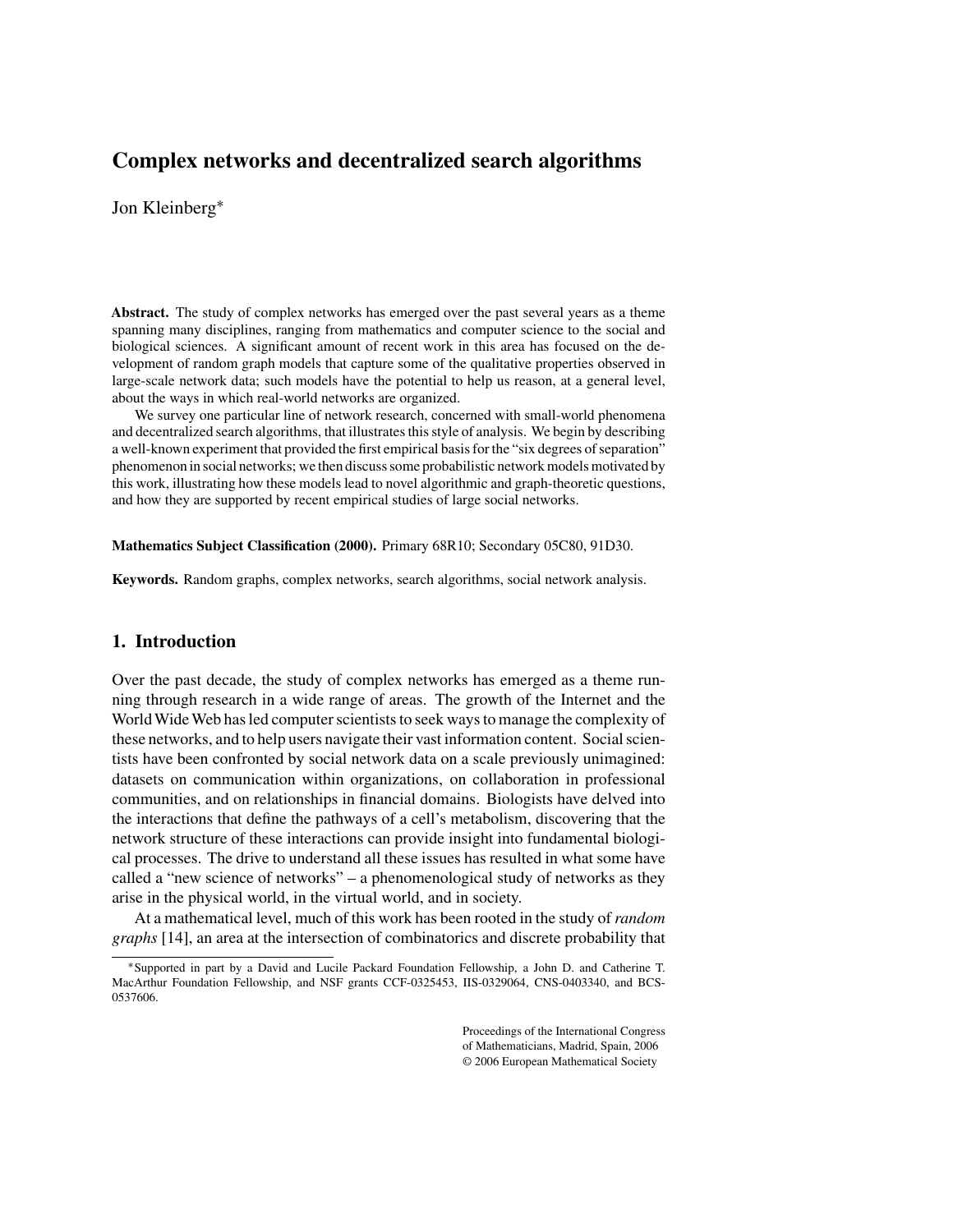is concerned with the properties of graphs generated by random processes. While this has been an active topic of study since the work of Erdös and Rényi in the 1950s [26], the appearance of rich, large-scale network data in the 1990s stimulated a tremendous influx of researchers from many different communities. Much of this recent cross-disciplinary work has sought to develop random graph models that more tightly capture the qualitative properties found in large social, technological, and information networks; in many cases, these models are closely related to earlier work in the random graphs literature, but the issues arising in the motivating applications lead to new types of mathematical questions. For surveys covering different aspects of this general area, and in particular reflecting the various techniques of some of the different disciplines that have contributed to it, we refer the reader to recent review papers by Albert and Barabási [4], Bollobás [15], Kleinberg and Lawrence [39], Newman [52], and Strogatz [60], the volume of articles edited by Ben-Naim et al. [10], and the monographs by Dorogovtsev and Mendes [23] and Durrett [25], as well as books by Barabási [8] and Watts [62] aimed at more general audiences.

What does one hope to achieve from a probabilistic model of a complex network arising in the natural or social world? A basic strategy pursued in much of this research is to define a stylized network model, produced by a random mechanism that reflects the processes shaping the real network, and to show that this stylized model reproduces properties observed in the real network. Clearly the full range of factors that contribute to the observed structure will be too intricate to be fully captured by any simple model. But a finding based on a random graph formulation can help argue that the observed properties may have a simple underlying basis, even if their specifics are very complex. While it is crucial to realize the limitations of this type of activity – and not to read too much into the detailed conclusions drawn from a simple model – the development of such models has been a valuable means of proposing concrete, mathematically precise hypotheses about network structure and evolution that can then serve as starting points for further empirical investigation. And at its most effective, this process of modeling via random graphs can suggest novel types of qualitative network features – structures that people had not thought to define previously, and which become patterns to look for in new network datasets.

In the remainder of the present paper, we survey one line of work, motivated by the "small-world phenomenon" and some related search problems, that illustrates this style of analysis. We begin with a striking experiment by the social psychologist Stanley Milgram that frames the empirical issues very clearly [50], [61]; we describe a sequence of models based on random graphs that capture aspects of this phenomenon [64], [36], [37], [38], [63]; and we then discuss recent work that has identified some of the qualitative aspects of these models in large-scale network data [1], [43], [49]. We conclude with some further extensions to these random graph models, discussing the results and questions that they lead to.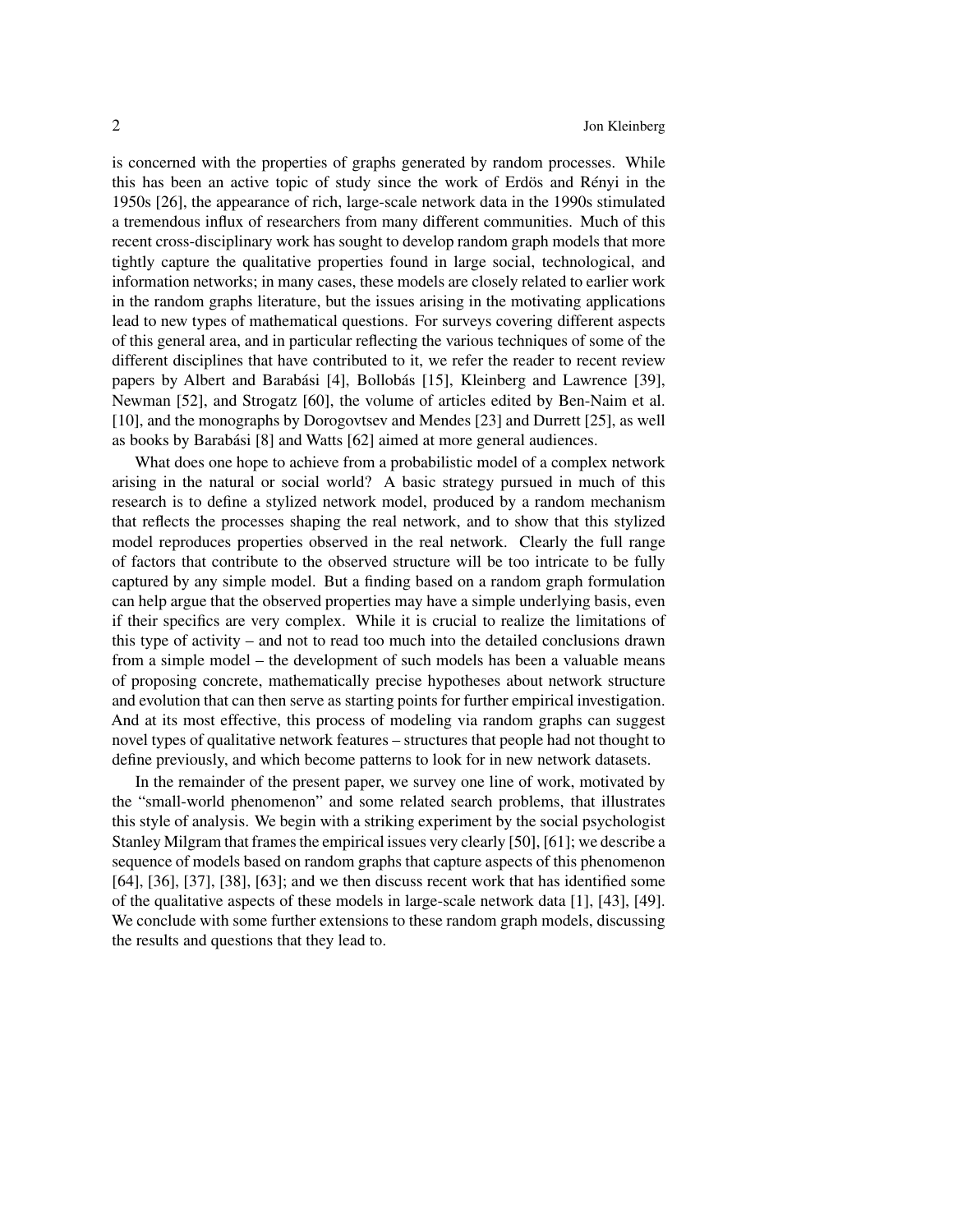# **2. The small-world phenomenon**

The small-world phenomenon – the principle that we are all linked by short chains of acquaintances, or "six degrees of separation" [29] – has long been the subject of anecdotal fascination among the general public, and more recently has become the subject of both experimental and theoretical research. At its most basic level, it is a statement about networks, and human social networks in particular; it concerns the graph with one node corresponding to each person in the world, and an edge joining two people if they know each other on a first-name basis. When we say that this graph is a "small world," we mean, informally, that almost every pair of nodes is connected by a path with an extremely small number of steps.

One could worry about whether this graph is precisely specified – for example, what exactly it means to know someone on a first-name basis – but however one fixes a working definition for this, it is clear that the resulting graph encodes an enormous amount of information about society in general. It is also clear that it would be essentially impossible to determine its structure precisely. How then could one hope to test, empirically, the claim that most pairs of nodes in this graph are connected by short paths?

The social psychologist Stanley Milgram [50], [61] took up this challenge in the 1960s, conducting an experiment to test the small-world property by having people explicitly construct paths through the social network defined by acquaintanceship. To this end, he chose a *target person* in the network, a stockbroker living in a suburb of Boston, and asked a collection of randomly chosen "starter" individuals each to forward a letter to the target. He provided the target's name, address, occupation, and some personal information, but stipulated that the participants could not mail the letter directly to the target; rather, each participant could only advance the letter by forwarding it to a single acquaintance that he or she knew on a first-name basis, with the goal of reaching the target as rapidly as possible. Each letter thus passed successively from one acquaintance to another, closing in on the stockbroker outside Boston.

The letters thus acted as virtual "tracers," mapping out paths through the social network. Milgram found that the median length among the completed paths was six, providing the first concrete evidence for the abundance of short paths connecting far-flung pairs of individuals in society, as well as supplying the basis for the number "six" in the resulting pop-cultural mantra. One needs to be careful in interpreting this finding, of course: many of the chains never reached the target, and the target himself was a relatively "high-status" individual who may have been easier to reach than an arbitrary person (see e.g. the recent critique by Kleinfeld [41]). But since Milgram's work, the overall conclusion has been accepted at least at a qualitative level: social networks tend to exhibit very short paths between essentially arbitrary pairs of nodes.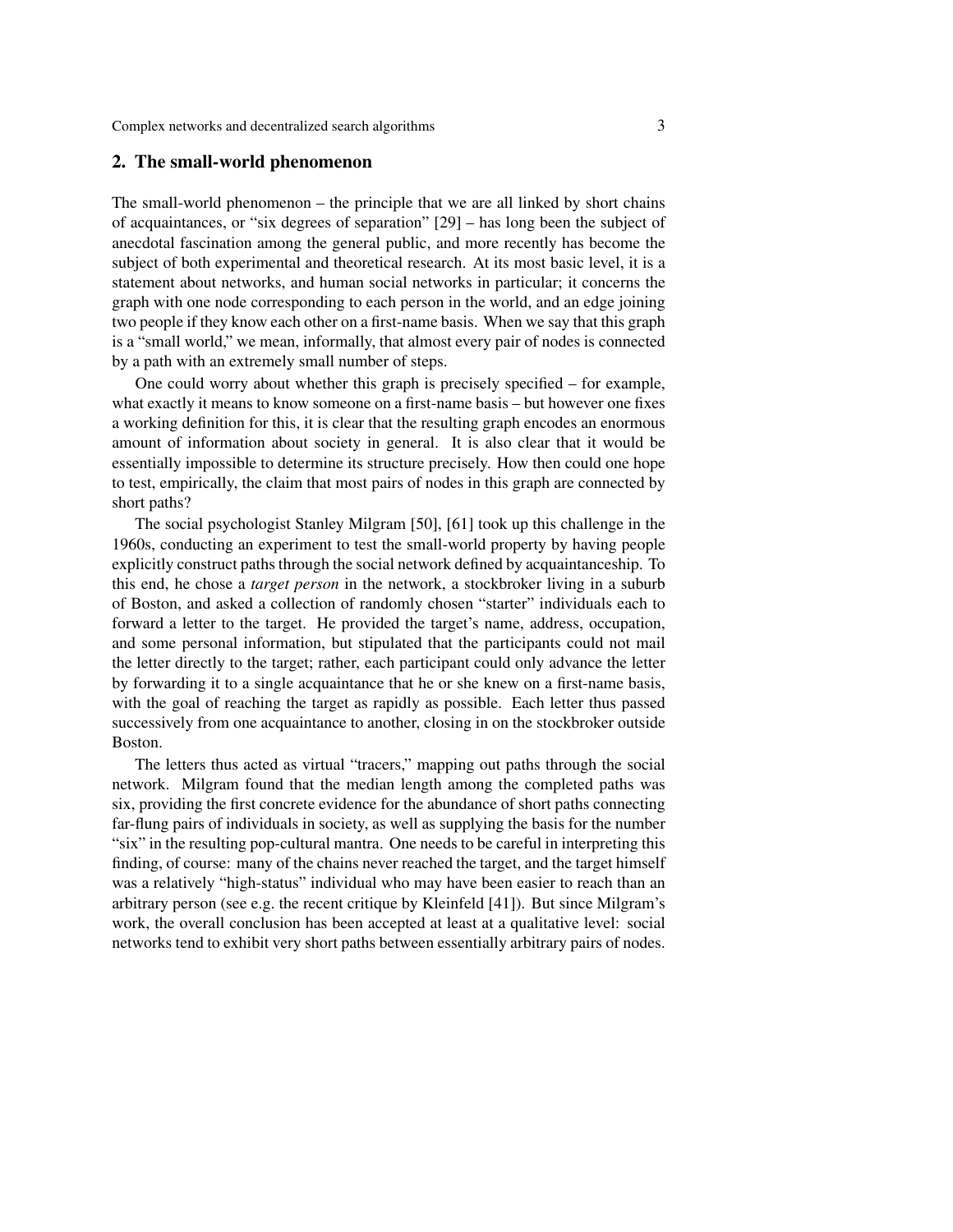# **3. Basic models of small-world networks**

Why should social networks exhibit this type of a small-world property? Earlier we suggested that interesting empirical findings about networks often motivate the development of new random graph models, but we have to be careful in framing the issue here: a simple abundance of short paths is in fact something that most basic models of random graphs already "get right." As a paradigmatic example of such a result, consider the following theorem of Bollobás and de la Vega [14], [17].

**Theorem 3.1** ([17]). *Fix a constant*  $k \geq 3$ *. If we choose uniformly at random from the set of all* n*-node graphs in which each node has degree exactly* k*, then with high probability every pair of nodes will be joined by a path of length* O(log n)*.*

(Following standard notation and terminology, we say that the *degree* of a node is the number of edges incident to it. We say that a function is  $O(f(n))$  if there is a constant c so that for all sufficiently large n, the function is bounded by  $cf(n)$ .) In fact, [17] states a much more detailed result concerning the dependence on  $n$ , but this will not be crucial for our purposes here.

Path lengths that are logarithmic in n – or more generally *polylogarithmic*, bounded by a polynomial function of  $\log n$  – will be our "gold standard" in most of this discussion. We will keep the term "small world" itself informal; but we will consider a graph to be a small world, roughly, when all (or most) pairs of nodes are connected by paths of length polylogarithmic in  $n$ , since in such a case the path lengths are exponentially smaller than the number of nodes.

Watts and Strogatz [64] argued that there is something crucial missing from the picture provided by Theorem 3.1. A standard random graph (for example, as in Theorem 3.1) is locally very sparse; with reasonably high probability, none of the neighbors of a given node  $v$  are themselves neighbors of one another. But this is far from true in most naturally occurring networks: in real network data, many of a node's neighbors are joined to each other by edges. (For example, in a social network, many of our friends know each other.) Indeed, at an implicit level, this is a large part of what makes the small-world phenomenon surprising to many people when they first hear it: the social network appears from the local perspective of any one node to be highly "clustered," rather than the kind of branching tree-like structure that would more obviously reach many nodes along very short paths.

Thus, Watts and Strogatz proposed thinking about small-world networks as a kind of superposition: a structured, high-diameter network with a relatively small number of "random" links added in. As a model for social networks, the structured underlying network represents the "typical" social links that we form with the people who live near us, or who work with us; the additional random links are the chance, long-range connections that play a large role in creating short paths through the network as a whole.

This kind of hybrid random graph model had been studied earlier by Bollobás and Chung [16]; they showed that a small density of random links can indeed produce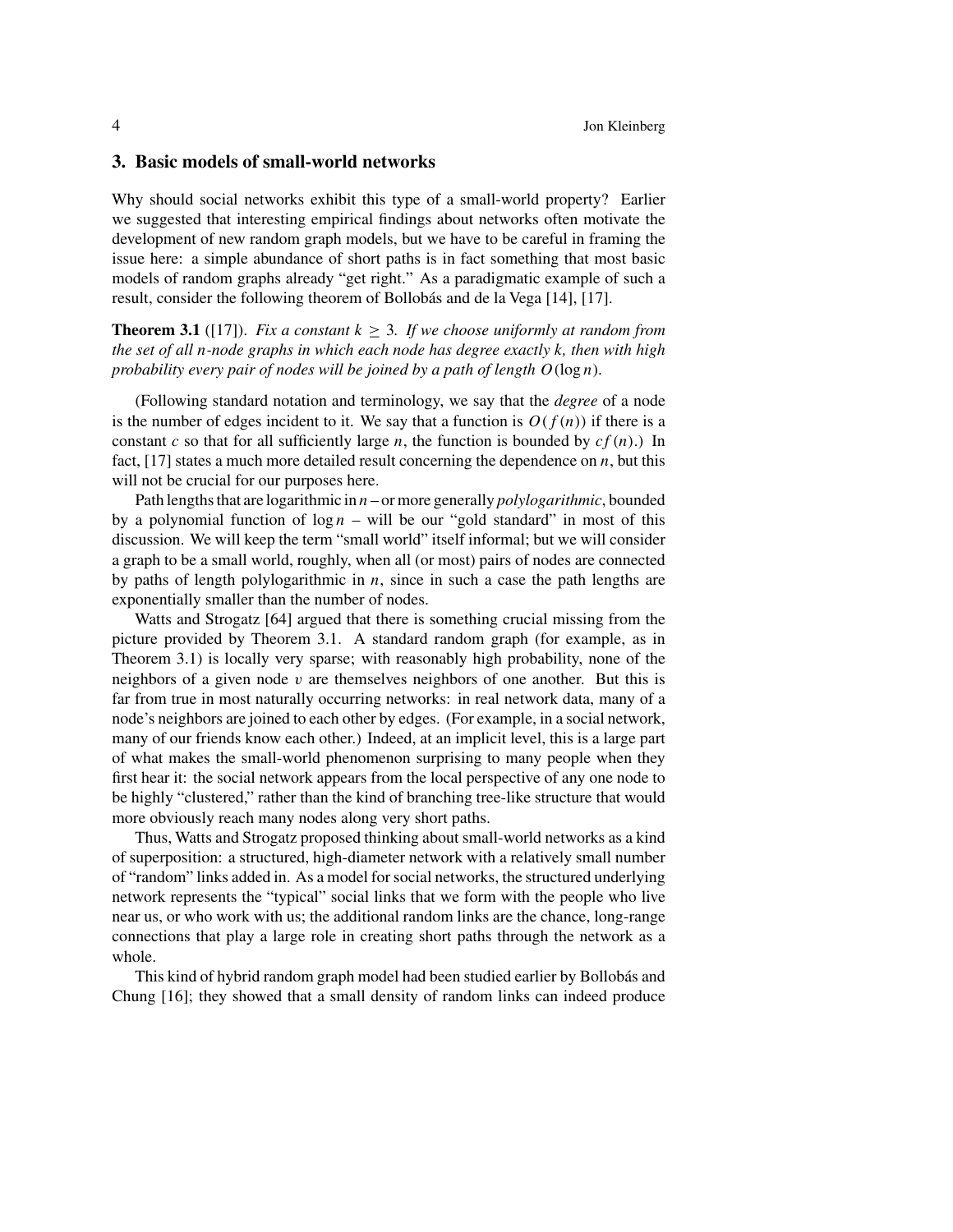short paths very effectively. In particular they proved the following, among other results.

**Theorem 3.2** ([16]). *Consider a graph* G *formed by adding a random matching to an* n*-node cycle.* (*In other words, we assume* n *is even, pair up the nodes on the cycle uniformly at random, and add edges between each of these node pairs.*) *With high probability, every pair of nodes will be joined by a path of length* O(log n)*.*

Here too, Bollobás and Chung in fact proved a much more detailed bound on the path lengths; see [16] for further details.

This is quite close to the setting of the Watts-Strogatz work, who also considered cycles with random matchings as a model system for analysis. For our purposes here, we will begin with the following *grid-based model*, which is qualitatively very similar. We start with a two-dimensional  $n \times n$  grid graph, and then for each node v, we add one extra directed edge to some other node  $w$  chosen uniformly at random. (We will refer to w as the *long-range contact* of v; to distinguish this, we will refer to the other neighbors of v, defined by the edges of the grid, as its *local contacts*.) Following the Watts-Strogatz framework, one can interpret this model as a metaphor for a social network embedded in an underlying physical space – people tend to know their geographic neighbors, as well as having friendships that span long distances. It is also closely related to *long-range percolation models*, though the questions we consider are fairly different; we discuss these connections in Section 7. For the present discussion, though, the essential feature of this model is its superposition of structured and random links, and it is important to note that the results to follow carry over directly to a wide range of variations on the model. Indeed, a significant part of what follows will be focused on a search for the most general framework in which to formulate these results.

### **4. Decentralized search in small-world networks**

Thus far we have been discussing purely structural issues; but if one thinks about it, the original Milgram experiment contains a striking algorithmic discovery as well: not only did short paths exist in the social network, but people, using knowledge only of their own acquaintances, were able to collectively construct paths to the target. This was a necessary consequence of the way Milgram formulated the task for his participants; if one really wanted the *shortest* path from a starting person to the target, one should have instructed the starter to forward a letter to *all* of his or her friends, who in turn should have forwarded the letter to all of their friends, and so forth. This "flooding" of the network would have reached the target as rapidly as possible; but for obvious reasons, such an experiment was not a feasible option. As a result, Milgram was forced to embark on the much more interesting experiment of constructing paths by "tunneling" through the network, with the letter advancing just one person at a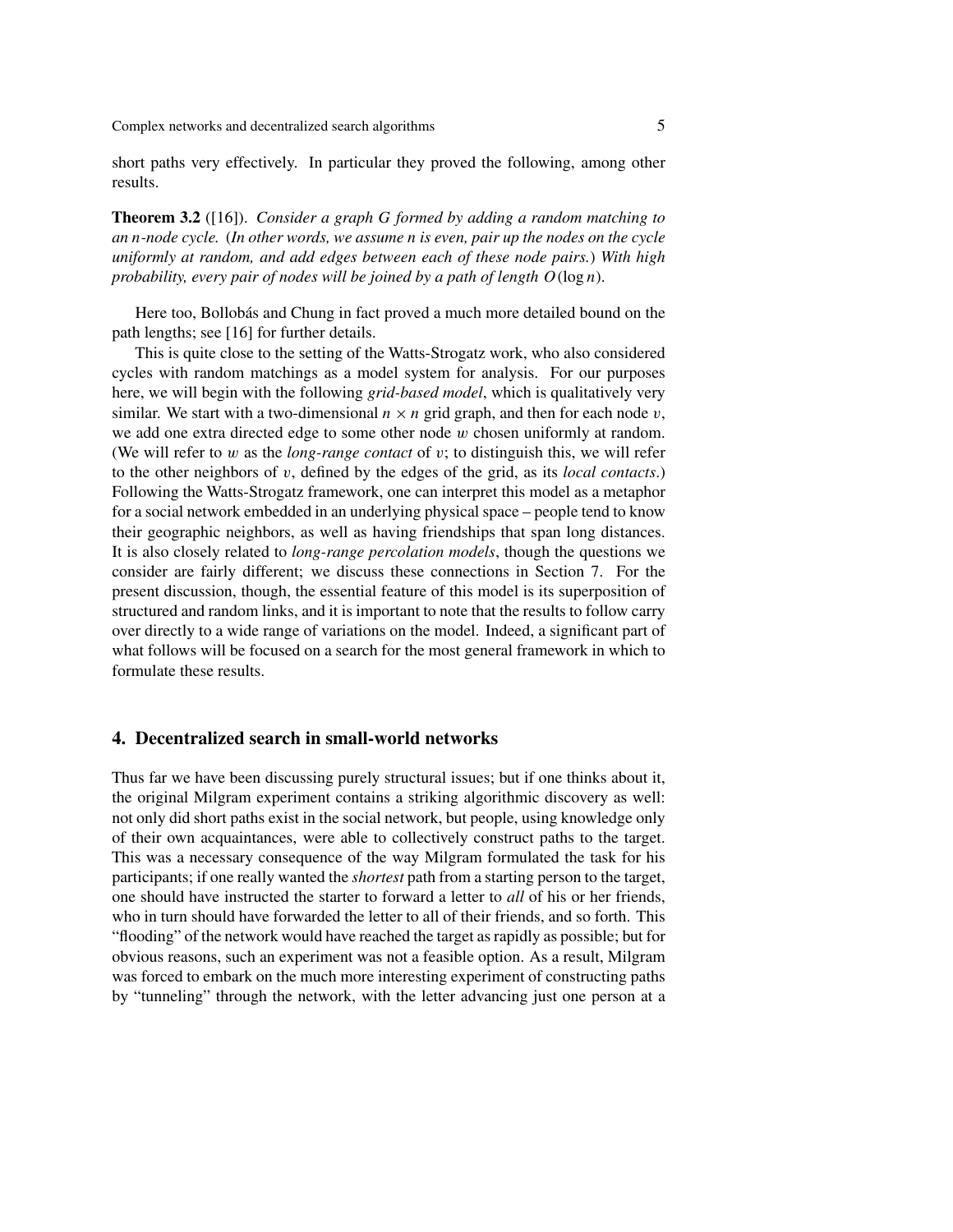time – a process that could well have failed to reach the target, even if a short path existed.

This algorithmic aspect of the small-world phenomenon raises fundamental questions – why should the social network have been structured so as to make this type of decentralized routing so effective? Clearly the network contained some type of "gradient" that helped participants guide messages toward the target, and this is something that we can try to model; the goal would be to see whether decentralized routing can be proved to work in a simple random-graph model, and if so, to try extracting from this model some qualitative properties that distinguish networks in which this type of routing can succeed. It is worth noting that these issues reach far beyond the Milgram experiment or even social networks; routing with limited information is something that takes place in communication networks, in browsing behavior on the World Wide Web, in neurological networks, and in a number of other settings – so an understanding of the structural underpinnings of efficient decentralized routing is a question that spans all these domains.

To begin with, we need to be precise about what we mean by a decentralized algorithm. In the context of the grid-based model in the previous section, we will consider algorithms that seek to pass a message from a starting node s to a target node t, by advancing the message along edges. In each step of this process, the current message-holder  $v$  has knowledge of the underlying grid structure, the location of the target t on the grid, and its own long-range contact. The crucial point is that it does not know the long-range contacts of any other nodes. (Optionally, we can choose to have  $v$  know the path taken by the message thus far, but this will not be crucial in any of the results to follow.) Using this information,  $\nu$  must choose one of its network neighbors w to pass the message to; the process then continues from  $w$ . We will evaluate decentralized algorithms according to their *delivery time* – the expected number of steps required to reach the target, over a randomly generated set of longrange contacts, and randomly chosen starting and target nodes. Our goal will be to find algorithms with delivery times that are polylogarithmic in  $n$ .

It is interesting that while Watts and Strogatz proposed their model without the algorithmic aspect in mind, it is remarkably effective as a simple system in which to study the effectiveness of decentralized routing. Indeed, to be able to pose the question in a non-trivial way, one wants a network that is partially known to the algorithm and partially unknown – clearly in the Milgram experiment, as well as in other settings, individual nodes use knowledge not just of their own local connections, but also of certain global "reference frames" (comparable to the grid structure in our setting) in which the network is embedded. Furthermore, for the problem to be interesting, the "known" part of the network should be likely to contain no short path from the source to the target, but there should be a short path in the full network. The Watts-Strogatz model combines all these features in a minimal way, and thus allows us to consider how nodes can use what they know about the network structure to construct short paths.

Despite all this, the first result here is negative.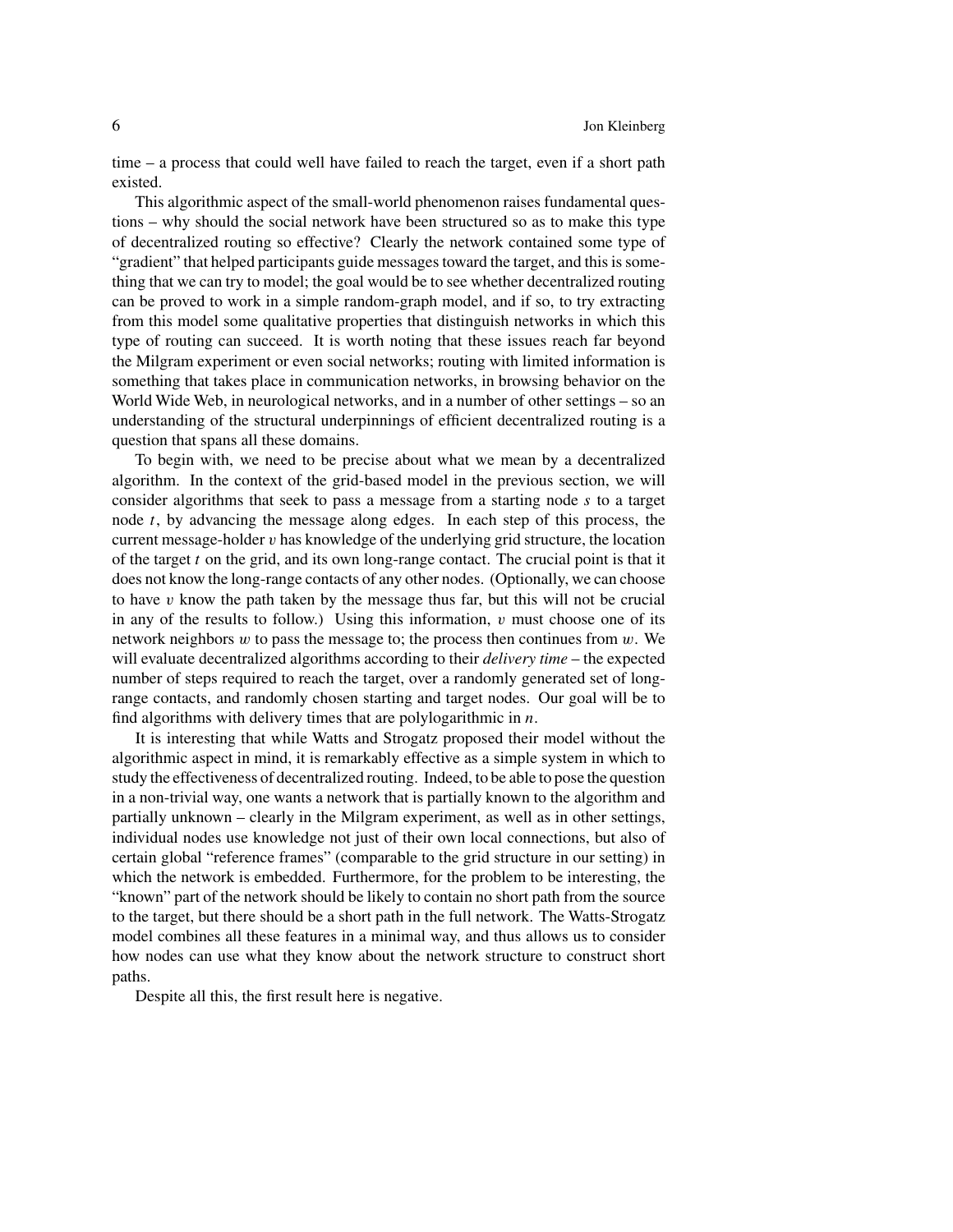**Theorem 4.1** ([36], [37]). *The delivery time of any decentralized algorithm in the*  $grid$ *-based model is*  $\Omega(n^{2/3})$ *.* 

(We say that a function is  $\Omega(f(n))$  if there is a constant c so that for infinitely many *n*, the function is at least  $cf(n)$ .)

This shows that there are simple models in which there can be an exponential separation between the lengths of paths and the delivery times of decentralized algorithms to find these paths. However, it is clearly not the end of the story; rather, it says that the random links in the Watts-Strogatz model are somehow too "unstructured" to support the kind of decentralized routing that one found in the Milgram experiment. It also raises the question of finding a simple extension of the model in which efficient decentralized routing becomes possible.

To extend the model, we introduce one additional parameter  $\alpha > 0$  that controls the extent to which the long-range links are correlated with the geometry of the underlying grid. First, for two nodes v and w, we define their *grid distance*  $\rho(v, w)$  to be the number of edges in a shortest path between them on the grid. The idea behind the extended model is to have the long-range contacts favor nodes at smaller grid distance, where the bias is determined by α. Specifically, we define the *grid-based model with exponent*  $\alpha$  as follows. We start with a two-dimensional  $n \times n$  grid graph, and then for each node  $v$ , we add one extra directed edge to some other long-range contact; we choose w as the long-range contact for v with probability proportional to  $\rho(v, w)^{-\alpha}$ . Note that  $\alpha = 0$  corresponds to the original Watts-Strogatz model, while large values of  $\alpha$  produce networks in which essentially no edges span long distances on the grid.

We now have a continuum of models that can be studied, parameterized by  $\alpha$ . When  $\alpha$  is very small, the long-range links are "too random," and can't be used effectively by a decentralized algorithm; when  $\alpha$  is large, the long-range links appear to be "not random enough," since they simply don't provide enough of the long-distance jumps that are needed to create a small world. Is there an optimal operating point for the network, where the distribution of long-range links is sufficiently balanced between these extremes to be of use to a decentralized routing algorithm?

In fact there is; as the following theorem shows, there is a unique value of  $\alpha$  in the grid-based model for which a polylogarithmic delivery time is achievable.

**Theorem 4.2** ([36], [37]). (a) *For*  $0 \le \alpha < 2$ , *the delivery time of any decentralized algorithm in the grid-based model is*  $\Omega(n^{(2-\alpha)/3})$ *.* 

(b) *For*  $\alpha = 2$ , *there is a decentralized algorithm with delivery time*  $O(\log^2 n)$ *.* 

(c) *For* α > 2*, the delivery time of any decentralized algorithm in the grid-based*  $model$  is  $\Omega(n^{(\alpha-2)/(\alpha-1)})$ .

(We note that the lower bounds in (a) and (c) hold even if each node has an arbitrary constant number of long-range contacts, rather than just one.)

The decentralized algorithm achieving the bound in (b) is very simple: each node simply forwards the message to a neighbor – long-range or local – whose grid distance to the target is as small as possible. (In other words, each node uses its long-range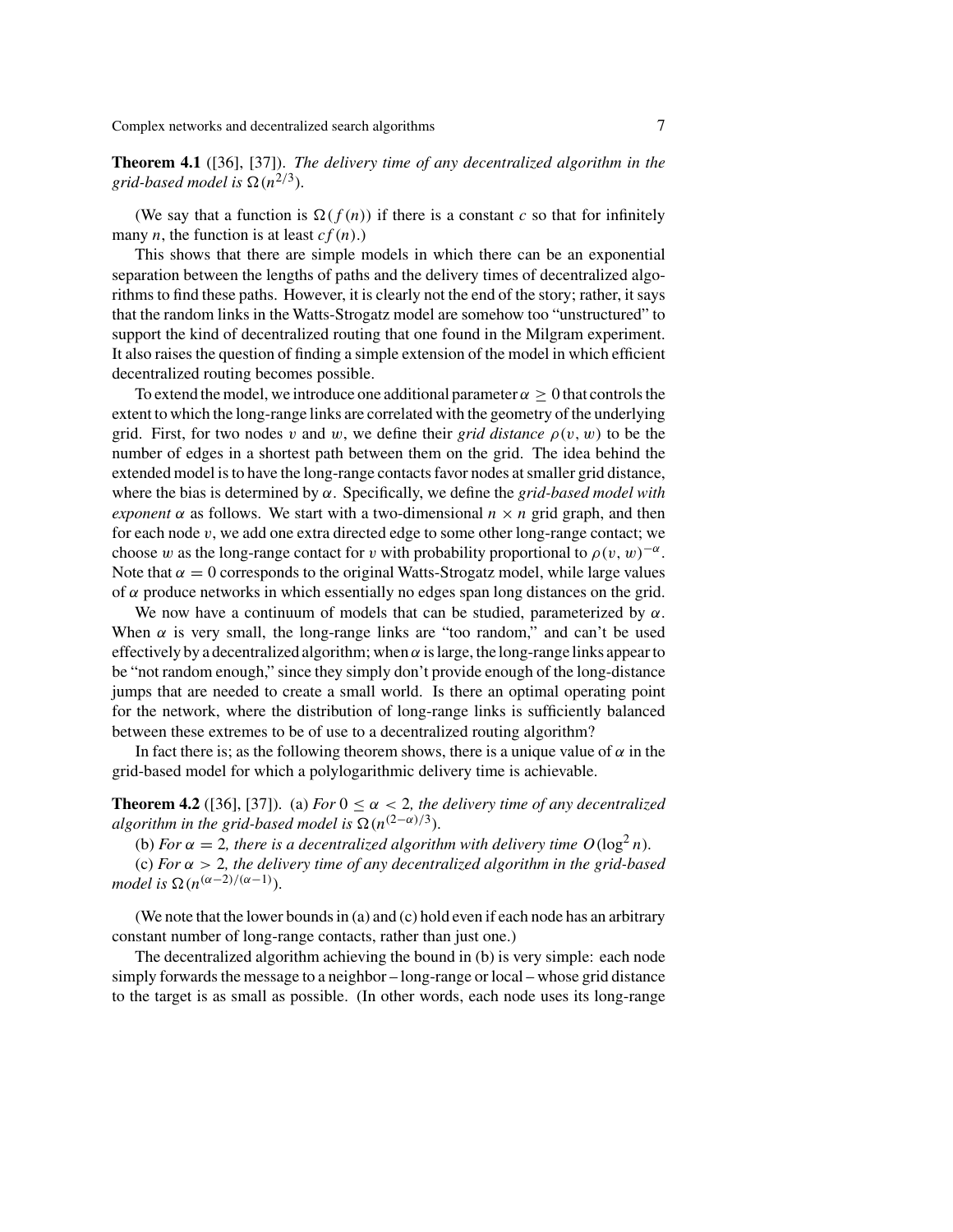contact if this gets the message closer to the target on the grid; otherwise, it uses a local contact in the direction of the target.) The analysis of this algorithm proceeds by showing that, for a constant  $\varepsilon > 0$ , there is a probability of at least  $\varepsilon / \log n$  in every step that the grid distance to the target will be halved. It is also worth noting that the proof can be directly adapted to a grid in any constant number of dimensions; an analogous trichotomy arises, with polylogarithmic delivery time achievable only when  $\alpha$  is equal to the dimension.

At a more general level, the proof of Theorem 4.2(b) shows that the crucial property of exponent  $\alpha = 2$  is the following: rather than producing long-range contacts that are uniformly distributed over the grid (as one gets from exponent  $\alpha = 0$ ), it produces long-range contacts that are approximately uniformly distributed over "distance scales": the probability that the long-range contact of  $v$  is at a grid distance between  $2^{j-1}$  and  $2^j$  away from v is approximately the same for all values of j from 1 to  $\log n$ .

From this property, one sees that there is a reasonable chance of halving the message's grid distance to the target, independent of how far away it currently is. The property also has an intuitively natural meaning in the context of the original Milgram experiment; subject to all the other simplifications made in the grid model, it says very roughly that decentralized routing can be effective when people have approximately the same density of acquaintances at many different levels of distance resolution. And finally, this approximate uniformity over distance scales is the type of qualitative property that we mentioned as a goal at the outset. It is something that we can search for in other models and in real network data – tasks that we undertake in the next two sections.

## **5. Decentralized search in other models**

**Hierarchical models.** A natural variation on the model of the previous section is to suppose that the network is embedded in a hierarchy rather than a grid – in other words, that the nodes reside at the leaves of a complete  $b$ -ary tree, and the underlying "distance" between two nodes is based on the height of their lowest common ancestor in this tree.

There are a number of settings where such a model suggests itself. To begin with, follow-up work on the Milgram experiment found that most decisions made by participants on how to forward the letter were based on one of two kinds of cues: geographical and occupational [35]. And if a two-dimensional grid is natural as a simple abstraction for the role of geography, then a hierarchy is a reasonable, also simple, approximation of the way in which people categorize occupations. Another domain in which hierarchies arise naturally is in the relationships among Web pages: for example, a Web page about sequence analysis of the yeast genome could be classified as being about genetics, more generally about biology, and more generally still about science, while a Web page reviewing performances of Verdi's *Aida* could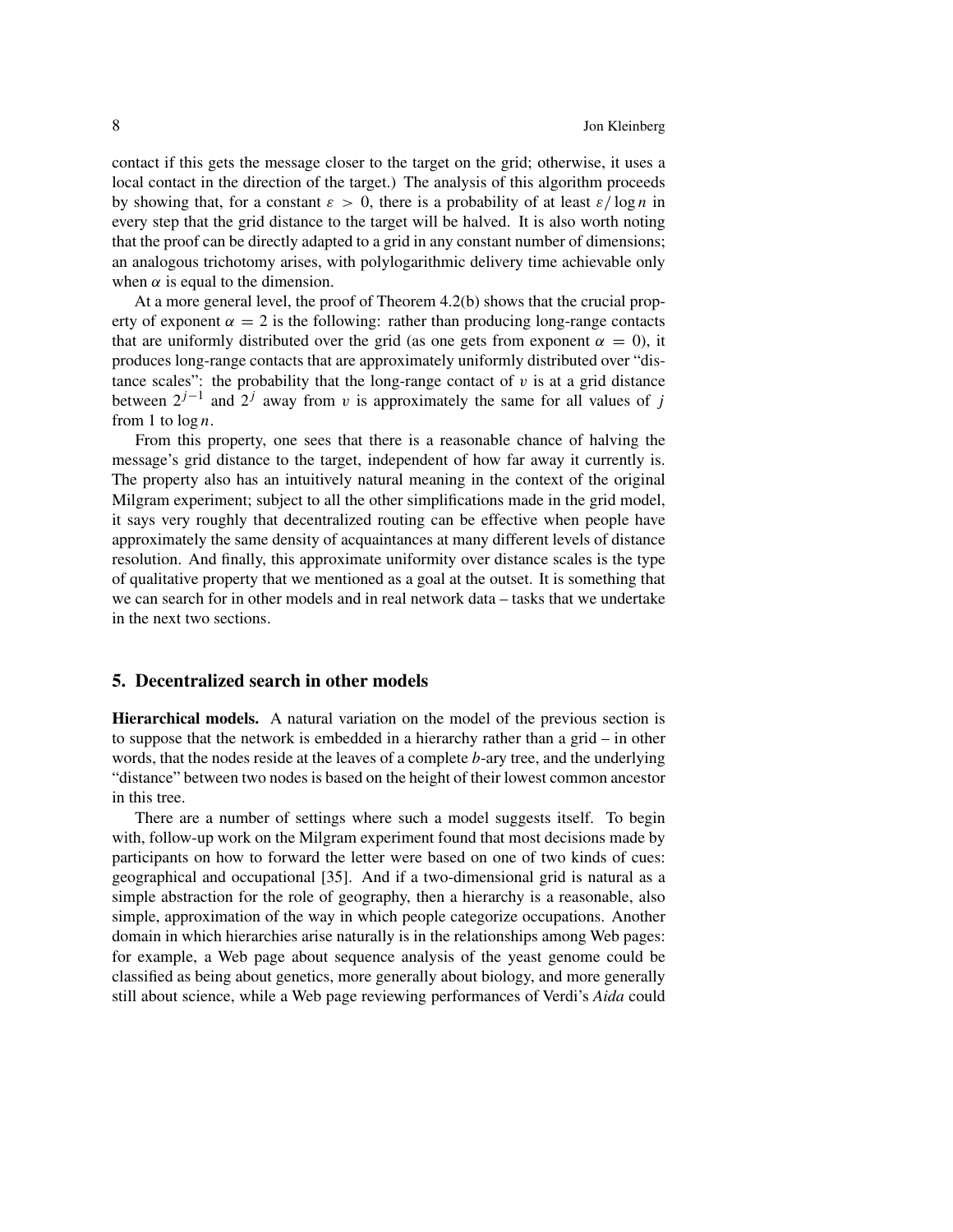be classified as being about opera, more generally about music, and more generally still about the arts.

A natural assumption is that the density of links is lower for node pairs that are more widely separated in the underlying hierarchy, and this forms the basis for the following *hierarchical model with exponent* β. We begin with a complete b-ary tree having *n* leaves (and hence of height  $h = \log_b n$ ). For two leaves v and w, let us define their *tree distance*  $h(v, w)$  to be the height of their lowest common ancestor in the underlying tree. We now define the following random directed graph  $G$  on the set V of leaves: for a value k and for each node v in V, we construct k edges out of v, choosing w as the endpoint of the  $i<sup>th</sup>$  edge independently with probability proportional to  $b^{-\beta h(v,w)}$ . (We will refer to k as the *out-degree* of the model.)

Thus,  $\beta$  works much like  $\alpha$  did in the grid-based model; when  $\beta = 0$ , we get uniform random selection, while larger values of  $\beta$  bias the selection more toward "nearby" nodes. Now, in this case, a decentralized search algorithm is given the locations of a starting node s and a target node  $t$  in the hierarchy, and it must construct a path froms to t, knowing only the edges out of nodes that it explicitly visits. Note that in defining the performance metric for a decentralized search algorithm in this model, we face a problem that we didn't encounter in the grid-based model: the graph G may not contain a path from  $s$  to  $t$ . Thus, we say that a decentralized algorithm here has delivery time  $f(n)$  if, on a randomly generated *n*-node network, and with *s* and *t* chosen uniformly at random, the algorithm produces a path of length  $O(f(n))$  with probability at least  $1 - \varepsilon(n)$ , where  $\varepsilon(\cdot)$  is a function going to 0 as *n* increases.

We now have the following analogue of Theorem 4.2, establishing that there is a unique value of  $\beta$  for which polylogarithmic delivery time can be achieved when the network has polylogarithmic out-degree. This is achieved at  $\beta = 1$ , when the probability that  $v$  links to a node at tree distance  $h$  is almost uniform over choices of  $h$ . Also by analogy with the grid-based model, it suffices to use the simple "greedy" algorithm that always seeks to reduce the tree distance to the target by as much as possible.

**Theorem 5.1** ([38]). (a) In the hierarchical model with exponent  $\beta = 1$  and out-degree  $k = c \log^2 n$ , for a sufficiently large constant c, there is a decentralized algorithm *with polylogarithmic delivery time.*

(b) *For every*  $\beta \neq 1$  *and every polylogarithmic function*  $k(n)$ *, there is no decentralized algorithm in the hierarchical model with exponent* β *and out-degree* k(n) *that achieves polylogarithmic delivery time.*

Watts, Dodds, and Newman [63] independently proposed a model in which each node resides in several distinct hierarchies, reflecting the notion that participants in the small-world experiment were simultaneously taking into account several different notions of "proximity" to the target. Concretely, their model constructs a random graph G as follows. We begin with q distinct complete b-ary trees, for a constant q, and in each of these trees, we independently choose a random one-to-one mapping of the nodes onto the leaves. We then apply a version of the hierarchical model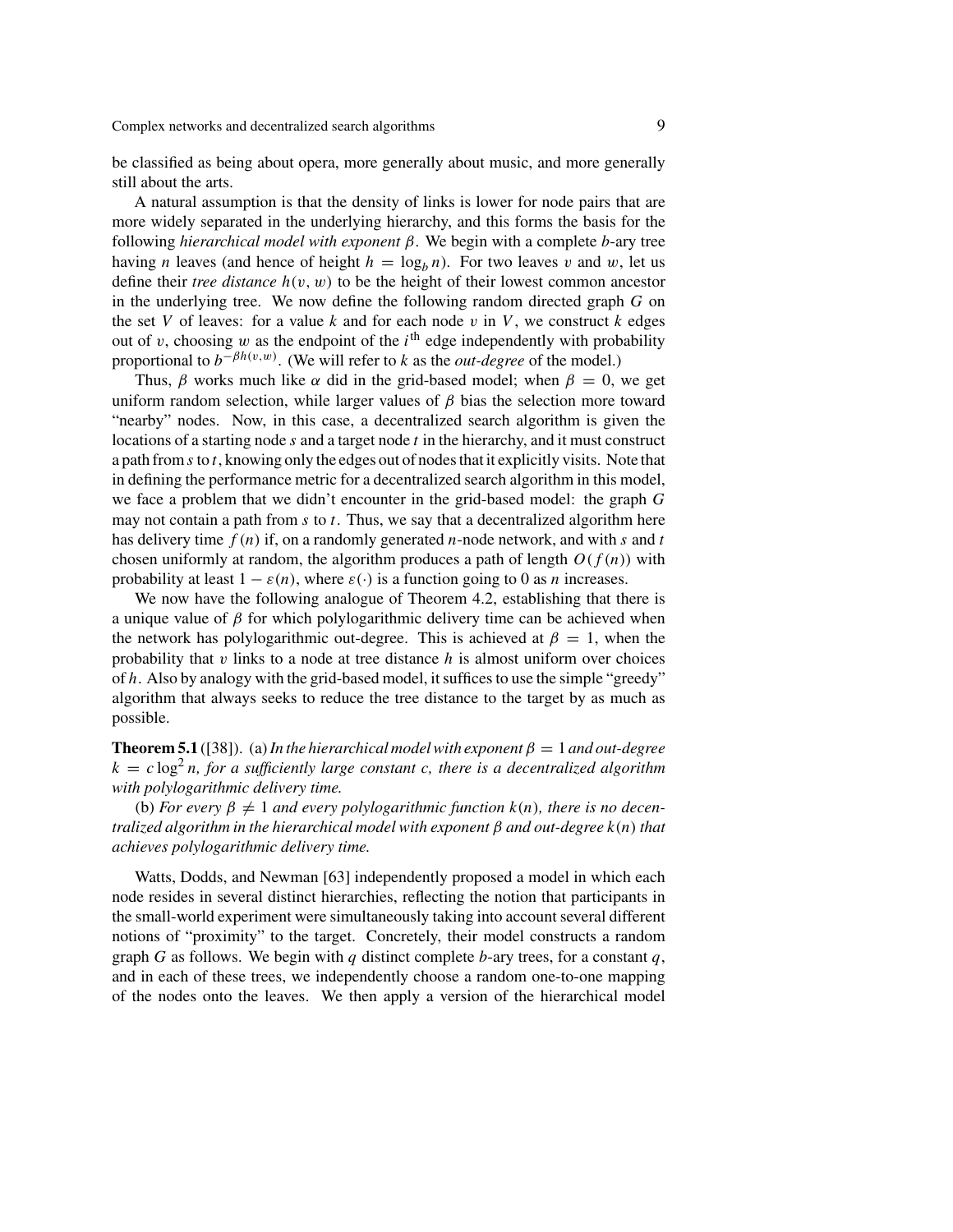above, separately in each of the trees; the result is that each node of G acquires edges independently through its participation in each tree. (There are a few minor differences between their procedure within each hierarchy and the hierarchical model described above; in particular, they map multiple nodes to the same leaf in each hierarchy, and they generate each edge by choosing the tail uniformly at random, and then the head according to the hierarchical model. The result is that nodes will not in general all have the same out-degree.)

Precisely characterizing the power of decentralized search in this model, at an analytical level, is an open question, but Watts et al. describe a number of interesting findings obtained through simulation [63]. They study what is perhaps the most natural search algorithm, in which the current message-holder forwards the message to its neighbor who is closest (in the sense of tree distance) to the target in any of the hierarchies. Using an empirical definition of efficiency on networks of several hundred thousand nodes, they examined the set of  $(\beta, q)$  pairs for which the search algorithm was efficient; they found that this "searchable region" was centered around values of  $\beta \geq 1$  (but relatively close to 1), and on small constant values of q. (Setting q equal to 2 or 3 yielded the widest range of  $\beta$  for which efficient search was possible.) The resulting claim, at a qualitative level, is that efficient search is facilitated by having a small number of different ways to measure proximity of nodes, and by having a small bias toward nearby nodes in the construction of random edges.

**Models based on set systems.** One can imagine many other ways to construct networks in this general style – for example, placing nodes on both a hierarchy and a lattice simultaneously – and so it becomes natural to consider more general frameworks in which a range of these bounds on searchability might follow simultaneously from a single result. One such approach is based on constructing a random graph from an underlying set system, following the intuition that individuals in a social network often form connections because they are both members of the same small group [38]. In other words, two people might be more likely to form a link because they live in the same town, work in the same profession, have the same religious affiliation, or follow the work of the same obscure novelist.

Concretely, we start with a set of nodes V, and a collection of subsets  $\delta$  =  ${S_1, S_2, \ldots, S_m}$  of V, which we will call the set of *groups*. It is hard to say much of interest for arbitrary set systems, but we would like our framework to include at least the collection of balls or subsquares in a grid, and the collection of rooted sub-trees in a hierarchy. Thus we consider set systems that satisfy some simple combinatorial properties shared by these two types of collections. Specifically, for constants  $\lambda < 1$ and  $\kappa > 1$ , we impose the following three properties.

- (i) The full set  $V$  is one of the groups.
- (ii) If  $S_i$  is a group of size  $g \ge 2$  containing a node v, then there is a group  $S_i \subseteq S_i$ containing v that is strictly smaller than  $S_i$ , but has size at least min( $\lambda g$ , g – 1).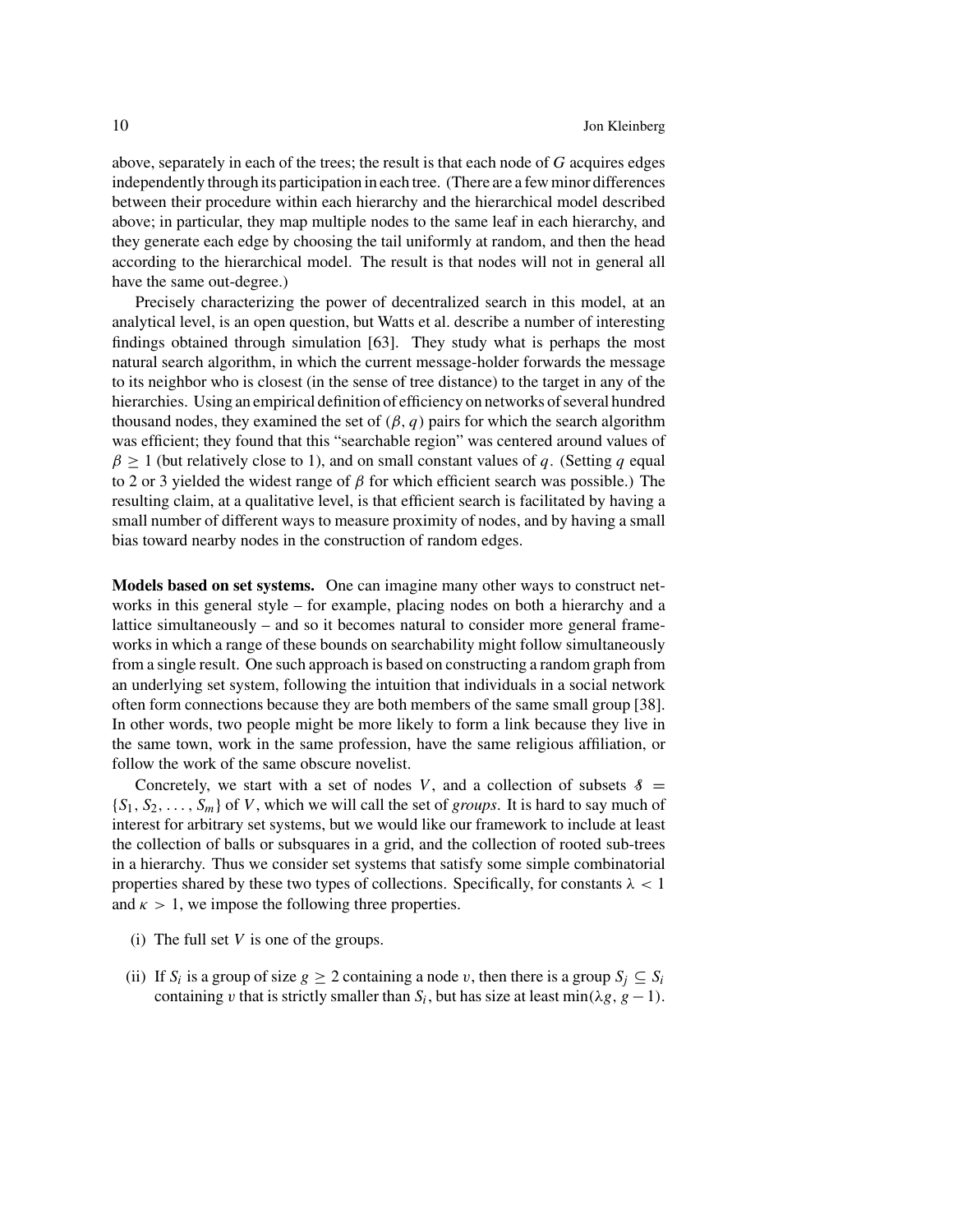(iii) If  $S_{i_1}, S_{i_2}, S_{i_3}, \ldots$  are groups that all have size at most g and all contain a common node v, then their union has size at most  $\kappa g$ .

The most interesting property here is (iii), which can viewed as a type of "bounded growth" requirement; one can easily verify that it (along with (i) and (ii)) holds for the set of balls in a grid and the set of rooted sub-trees in a hierarchy.

Given a collection of groups, we construct a random graph as follows. For nodes  $v$ and w, we define  $g(v, w)$  to be the size of the smallest group containing both of them – this will serve as a notion of "distance" between v and w. For a fixed exponent  $\gamma$  and out-degree value k, we construct k edges out of each node v, choosing w as the endpoint of the i<sup>th</sup> edge from v independently with probability proportional to  $g(v, w)^{-\gamma}$ . We will refer to this as the *group-based model* with set system  $\delta$ , exponent  $\gamma$ , and outdegree  $k$ . A decentralized search algorithm in such a random graph is given knowledge of the full set system, and the identity of a target node; but it only learns the links out of a node  $v$  when it reaches  $v$ . We now have the following theorem.

**Theorem 5.2** ([38]). (a) *Given an arbitrary set system* S *satisfying properties* (i)*,* (ii)*, and* (iii)*, there is a decentralized algorithm with polylogarithmic delivery time in the group-based model with set system 8, exponent*  $\gamma = 1$ *, and out-degree*  $k = c \log^2 n$ *, for a sufficiently large constant* c*.*

(b) *For every set system*  $\delta$  *satisfying properties* (i), (ii), and (iii), every  $\gamma < 1$ , and *every polylogarithmic function* k(n)*, there is no decentralized algorithm achieving polylogarithmic delivery time in the group-based model with set system* S*, exponent* γ *and out-degree* k(n)*.*

In other words, efficient decentralized search is possible when nodes link to each other with probability inversely proportional to the size of the smallest group containing both of them. As a simple concrete example, if the groups are the balls in a two-dimensional grid, then the size of the smallest group containing two nodes at distance  $\rho$  is proportional to  $\rho^2$ , and so the link probability indicated by Theorem 5.2 (a) is proportional to  $\rho^{-2}$ ; this yields an analogue of Theorem 4.2 (b), the inverse-square result for grids. (The present setting is not exactly the same as the one there; here, we do not automatically include the edges of the original grid when constructing the graph, but we construct a larger number of edges out of each node.)

Simple examples show that one cannot directly formulate a general negative result in this model for the case of exponents  $\gamma > 1$  [38]. At a higher level, the group-based model is clearly not the only way to generalize the results thus far; in the next section we will discuss one other recent approach, and the development of other general models is a natural direction for further research.

## **6. Design principles and network data**

In addition to their formulation as basic questions about search algorithms in graphs, the models we have been discussing thus far have been used as design principles in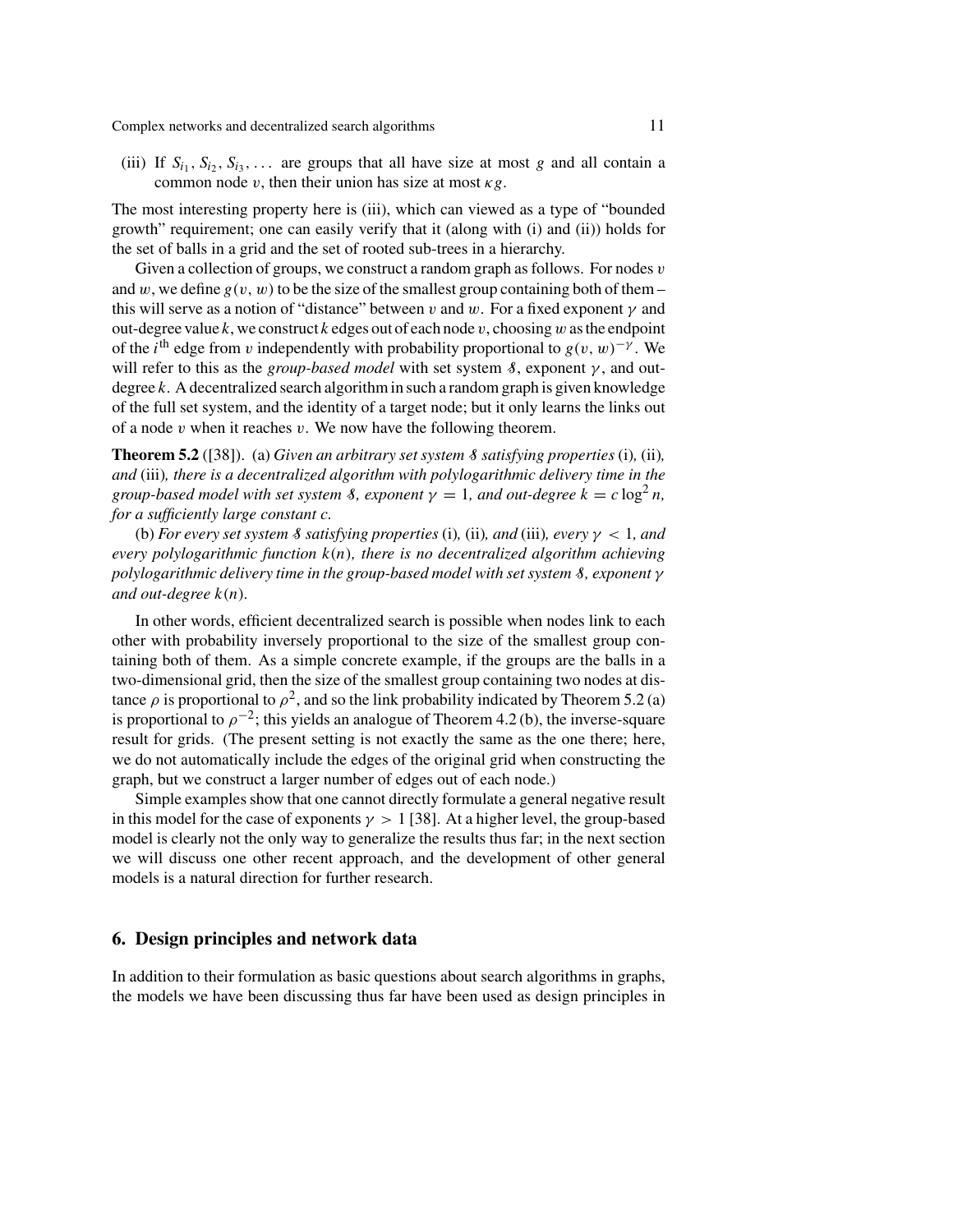file-sharing systems; and they have been found to capture some of the large-scale structure of human social networks as reflected in on-line data.

**Peer-to-peer systems and focused web crawling.** A recurring theme in recent work on complex networks is the way in which simple probabilistic models can rapidly become design principles for new types of networked systems. In the case of smallworld networks, one observes this phenomenon in the development of protocols for peer-to-peer file sharing. The design of such protocols has become an active topic of research in the area of computer systems, motivated in part by the explosion of popular interest in peer-to-peer applications following the emergence of Napster and music file-sharing in 1999. The goal of such applications was to allow a large collection of users to share the content residing on their personal computers, and in their initial conception, the systems supporting these applications were based on a centralized index that simply stored, in a single place, the files that all users possessed. This way, queries for a particular piece of content could be checked against this index, and routed to the computer containing the appropriate file.

The music-sharing application of these systems, of course, ran into significant legal difficulties; but independent of the economic and intellectual property issues raised by this particular application, it is clear that systems allowing large user communities to share content have a much broader range of potential, less controversial uses, provided they can be structured in a robust and efficient way. This has stimulated much subsequent study in the research community, focusing on *decentralized* approaches in which one seeks file-sharing solutions that do not rely on a single centralized index of all the content.

In this decentralized version of the problem, the crux of the challenge is clear: each user has certain files on his or her own computer, but there is no single place that contains a global list of all these files; if someone poses a query looking for a specific piece of content, how can we efficiently determine which user (if any) possesses a copy of it? Without a central index, we are in a setting very much like that of the Milgram experiment: users must pose the query to a subset of their immediate network neighbors, who in turn can forward the query to some of their neighbors, and so forth. And this is where small-world models have played a role: a number of approaches to this problem have tried to explicitly set up the network on which the protocol operates so that its structure makes efficient decentralized search possible. We refer the reader to the surveys by Aspnes and Shah [6] and Lua et al. [44] for general reviews of this body of work, and the work of Clarke et al. (as described in [32]), Zhang et al. [67], Malkhi et al. [45], and Manku et al. [46] for more specific discussions of the relationship to small-world networks.

A related set of issues comes up in the design of *focused Web crawlers*. Whereas standard Web search engines first compile an enormous index of Web pages, and then answer queries by referring to this index, a focused crawler attempts to locate pages on a specific topic by following hyperlinks from one page to another, without first compiling an index. Again, the underlying issue here is the design of decentralized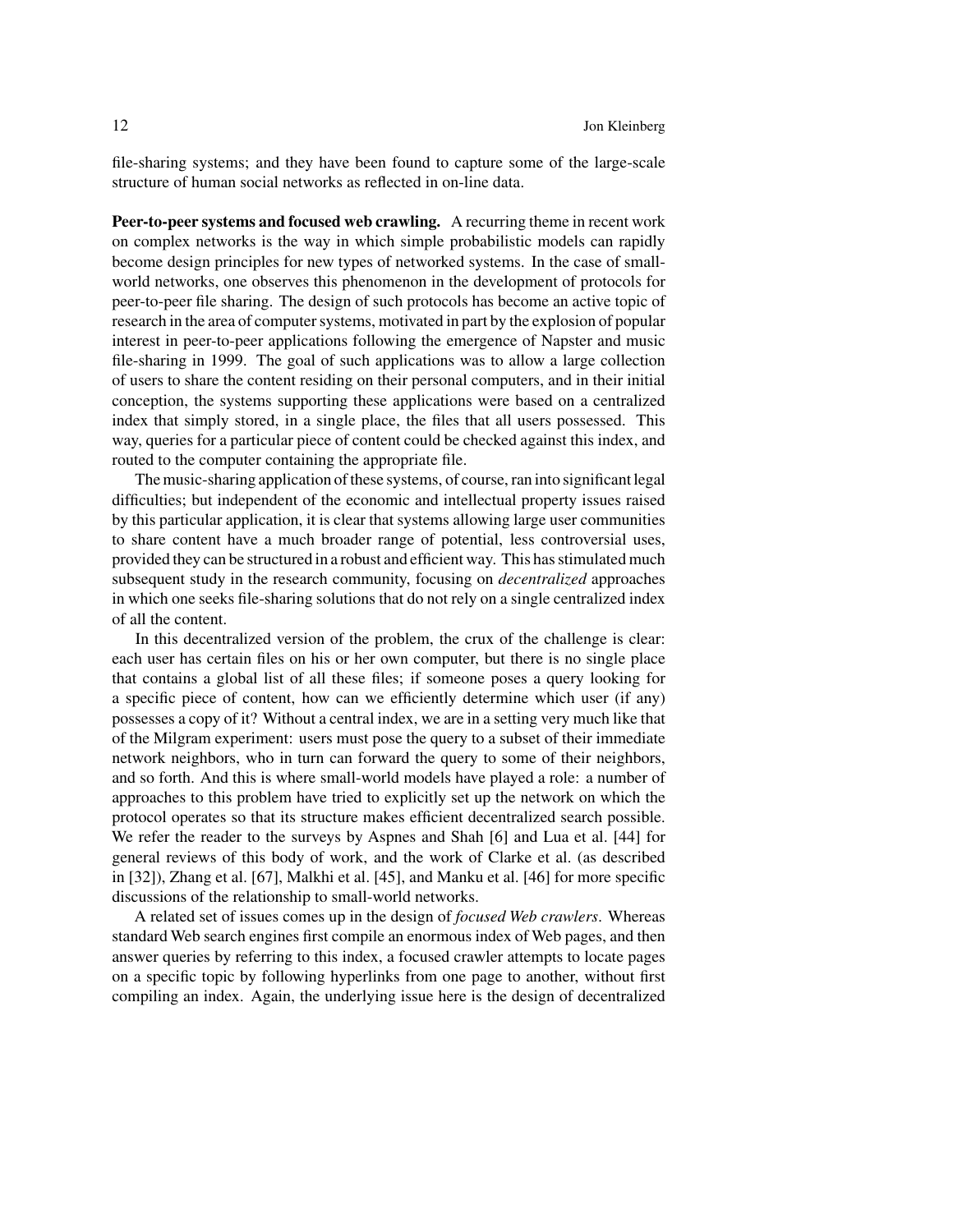search algorithms, in this case for the setting of the Web: when searching for relevant pages without global knowledge of the network, what are the most effective rules for deciding which links to follow? Motivated by these issues, Menczer [49] studied the extent to which the hierarchical model described in the previous section captures the patterns of linkage in large-scale Web data, using the hierarchical organization of topics provided by the Open Directory.

**Social network data.** The previous two applications – peer-to-peer systems and focused Web crawling – are both concerned with the structure of computer and information networks, although in both cases there are obvious social forces underlying their construction. Recent work has also investigated the extent to which the models described in the previous sections are actually reflected in data on human social networks. In other words, these small-world models make very concrete claims about the ways in which networks should be organized to support efficient search, but it is not *a priori* clear whether or not naturally occurring networks are organized in such ways. Two recent studies of this flavor have both focused on social networks that exist in on-line environments – as with the previous applications, we again see an intertwining of social and technological networks, but in these cases the emphasis is on the social component, with the on-line aspect mainly providing an opportune means of performing fine-grained analysis on a large scale.

In one study of this flavor, Adamic and Adar [1] considered the e-mail network of a corporate research lab: they collected data over a period of time, and defined an edge between any two people who exchanged at least a certain number of messages during this period. They overlaid the resulting network on a set system representing the organizational structure, with a set for each subgroup of the lab's organizational hierarchy. Among other findings, they showed that the probability of a link between individuals v and w scaled approximately proportional to  $g(v, w)^{-3/4}$ , compared with the value  $g(v, w)^{-1}$  for efficient search from Theorem 5.2(a). (As above,  $g(v, w)$ denotes the size of the smallest group containing both  $v$  and  $w$ .) Thus, interactions in their data spanned large groups at a slightly higher frequency than the optimum for decentralized search. Of course, the e-mail network was not explicitly designed to support decentralized search, although one can speculate about whether there were implicit factors shaping the network into a structure that was easy to search; in any case, it is interesting that the behavior of the links with respect to the collection of groups is approximately aligned with the form predicted by the earlier theorems.

An even closer correlation with the structure predicted for efficient search was found in a large-scale study by Liben-Nowell et al. [43]. They considered LiveJournal, a highly active on-line community with several million participants, in which members communicate with one another, update personal on-line diaries, and post messages to community discussions. LiveJournal is a particularly appealing domain for studying the geographic distribution of links, because members provide explicit links to their friends in the system, and a large subset (roughly half a million at the time of the study in [43]) also provide a hometown in the continental U.S. As a result, one has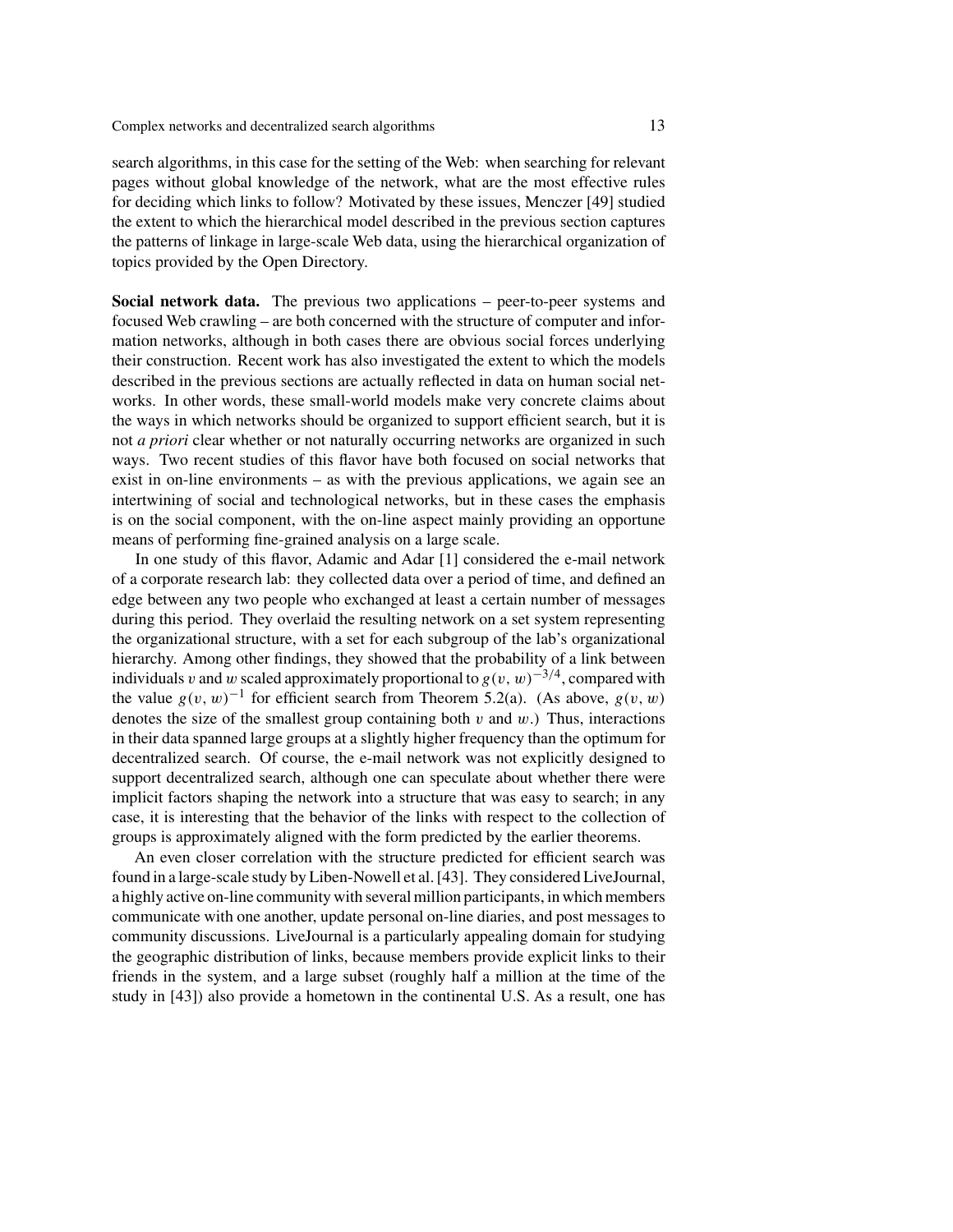the opportunity to investigate, over a very large population, how the density of social network links decays with distance.

A non-trivial technical challenge that must be overcome in order to relate this data to the earlier models is that the population density of the U.S. is extremely nonuniform, and this makes it difficult to interpret predictions based on a model in which nodes are distributed uniformly over a grid. The generalization to group structures in the previous section is one way to handle non-uniformity; Liben-Nowell et al. propose an alternative generalization, *rank-based friendships*, that they argue may be more suitable to the geographic data here [43]. In the rank-based friendship model, one has a set of  $n$  people assigned to locations on a two-dimensional grid, where each grid node may have an arbitrary positive number of people assigned to it. By analogy with the grid-based model from Section 4, each person v chooses a *local contact* arbitrarily in each of the four neighboring grid nodes, and then chooses an additional *long-range contact* as follows. First, v ranks all other people in order of their distance to herself (breaking ties in some canonical way); we let rank,  $(w)$  denote the position of w in v's ordered list, and say that  $w$  is at *rank*  $r$  with respect to  $v$ .  $v$  then chooses  $w$  as her long-range contact with probability proportional to  $1/\text{rank}_{v}(w)$ .

Note that this model generalizes the grid-based model of Section 4, in the sense that the grid-based model with the inverse-square distribution corresponds to rankbased friendship in which there is one person resident at each grid node. However, the rank-based friendship construction is well-defined for any population density, and Liben-Nowell et al. prove that it supports efficient decentralized search in general. They analyze a decentralized greedy algorithm that always forwards the message to a grid node as close as possible to the target's; and they define the *delivery time* in this case to be the expected number of steps needed to reach the grid node containing the target. (So we can imagine that the task here is to route the message to the hometown of the target, rather than the target himself; this is also consistent with the data available from LiveJournal, which only localizes people to the level of towns.)

**Theorem 6.1** ([43]). *For an arbitrary population density on a grid, the expected delivery time of the decentralized greedy algorithm in the rank-based friendship model is*  $O(\log^3 n)$ .

On the LiveJournal data, Liben-Nowell et al. examine the fraction of friendships  $(v, w)$  where w is at rank r with respect to v. They find that this fraction is very close to inverse linear in  $r$ , in close alignment with the predictions of the rank-based friendship model.

This finding is notable for several reasons. First, as with the e-mail network considered by Adamic and Adar, there is no *a priori* reason to believe that a large, apparently amorphous social network should correspond so closely to a distribution predicted by a simple model for efficient decentralized search. Second, geography is playing a strong role here despite the fact that LiveJournal is an on-line system in which there are no explicit limitations on forming links with people arbitrarily far away; as a result, one might have (incorrectly) conjectured that it would be difficult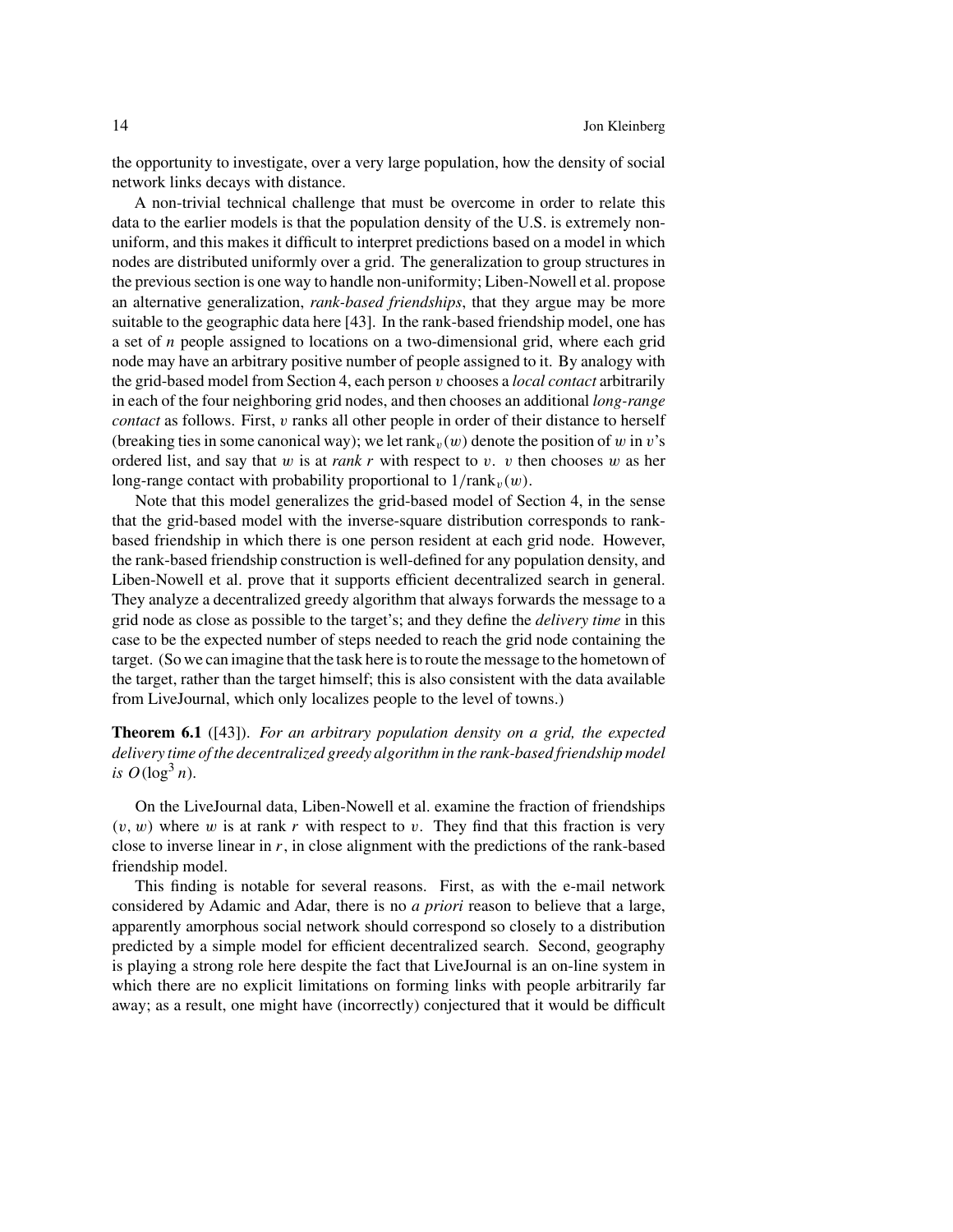to detect the traces of geographic proximity in such data. And more generally, the analytical results of this section and the previous ones have been based on highly stylized models that nonetheless make very specific predictions about the theoretical "optimum" for search; to see these concrete predictions approximately borne out on real social network data is striking, and it suggests that there may be deeper phenomena yet to be discovered here.

#### **7. Further results on small-world networks and decentralized search**

**Long-range percolation.** The grid-based models we have been considering are closely related to the problem of *long-range percolation*. In the basic version of long-range percolation, one takes the infinite d-dimensional integer lattice  $\mathbb{Z}^d$ . and for each pair of nodes  $(v, w)$  one includes an undirected edge between them independently with probability  $\rho(v, w)^{-\alpha}$ , where  $\rho(v, w)$  is the grid distance between v and w and  $\alpha > 0$  is a parameter of the model. Note that there are some small differences from the grid-based model described in Section 4: the graph is infinite, it is undirected, its nodes do not all have the same degree, and it does not automatically include edges between nearest neighbors on the lattice. In addition to these, a broader difference is in the nature of the questions investigated, with the initial work on longrange percolation focusing on the range of parameters for which an infinite connected component is likely to exist [3], [51], [57].

Motivated in part by the interest in small-world networks, work on long-range percolation began to investigate diameter issues – the maximum  $D$  for which every node is connected by a path of at most D steps. Benjamini and Berger [11] studied this problem in one dimension, modifying the model so that the graph is finite (restricted to the integers  $\{1, 2, \ldots, n\}$ , and so that edges are guaranteed to exist between adjacent integers. (They also studied the case in which the distance  $\rho(\cdot, \cdot)$  is defined by assuming that the integers are "wrapped" into a cycle, so that  $\rho(i, j)$  is not  $|j - i|$ but min( $|j - i|$ ,  $n - |j - i|$ ).) Their work was followed by results of Coppersmith et al. [20] and Biskup [13], who obtained sharper bounds in some cases and considered higher-dimensional lattices as well, in which the node set is  $\{1, 2, ..., n\}^d$ . As a result of this work, we know that the diameter of the graph changes qualitatively at the "critical values"  $\alpha = d$  and  $\alpha = 2d$ . In particular, with high probability, the diameter is constant when  $\alpha < d$  (due in essence to a result of [12]), is proportional to  $\log n / \log \log n$  when  $\alpha = d$  [20], is polylogarithmic in n when  $d < \alpha < 2d$  (with an essentially tight bound provided in [13]), and is lower-bounded by a polynomial in  $n$ when  $\alpha > 2d$  [11], [20]. The case  $\alpha = 2d$  is largely open, and conjectured to have diameter polynomial in *n* with high probability [11], [13]. It is also open whether the diameter for  $\alpha > 2d$  is in fact linear in n; this has been proved for the one-dimensional case [11] and conjectured to hold for higher dimensions as well [11], [13], [20].

This pair of transitions at  $\alpha = d$  and  $\alpha = 2d$  was observed in a somewhat different setting by Kempe et al. [34], resolving a conjecture of Demers et al. [21] on the behavior of *gossip algorithms*. In this model, there are nodes located on the finite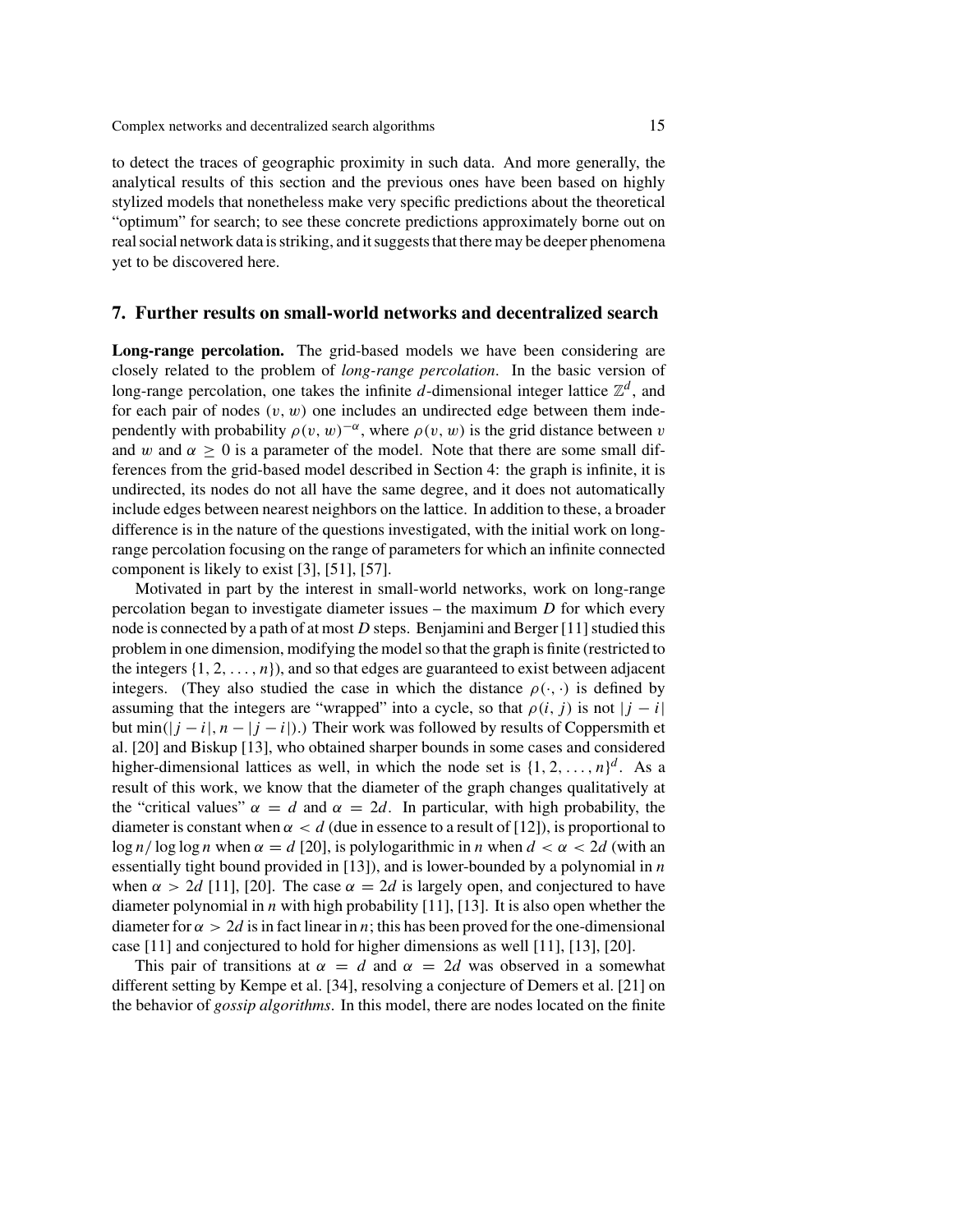d-dimensional lattice  $\{1, 2, ..., n\}^d$ , and in each time step each node v picks a single other node and tells everything it currently knows to  $w$ ; node  $w$  is selected as the recipient of this information with probability proportional to  $\rho(v, w)^{-\alpha}$ . Information originating at one node thus spreads to other nodes, relayed in an epidemic fashion over time. Now, if a single node v initially possesses a new piece of information at time 0, how long will it take before knowledge of this information has spread to a given node  $w$ ? The main result of [34] is that the time required for this is polylogarithmic in n for  $\alpha < d$ , is polylogarithmic in  $\rho(v, w)$  but independent of n for  $d < \alpha < 2d$ , and is polynomial in  $\rho(v, w)$  for  $\alpha > 2d$ . Here too the case  $\alpha = 2d$  is not well understood, which is interesting because this transitional value has particular importance in applications of gossip algorithms to distributed computing systems [54]. (See [34] for partial results concerning  $\alpha = 2d$ .)

For the specific grid-based model described in Section 4, Martel and Nguyen showed that with high probability the diameter is proportional to  $\log n$  for  $\alpha \le d$ , in the d-dimensional case [48]. They also identified transitions at  $\alpha = d$  and  $\alpha = 2d$ analogous to the case of long-range percolation [53]. In particular, their results show that while decentralized search can construct a path of length  $O(\log^2 n)$  when  $\alpha = d$ , there in fact exist paths that are shorter by a logarithmic factor. (Note also the contrast with the corresponding results for the long-range percolation model when  $\alpha < d$ ; in the grid-based model, the out-degree of each node is bounded by a constant, so a diameter proportional to  $\log n$  is the smallest one could hope for; in the case of longrange percolation, on the other hand, the node degrees will be unbounded, allowing for smaller diameters.)

**Decentralized search with additional information.** A number of papers have studied the power of decentralized search algorithms that are provided with small amounts of additional information [28], [42], [47], [48], [66]. Whereas the model of decentralized algorithms in Section 4 charged unit cost to the algorithm for each node visited, the models in these subsequent papers make the following distinction: a node may "consult" a small number of nearby nodes, and then based on what it learns from this consultation, it chooses a node to forward the messages to. In bounding the number of steps taken by the algorithm, only the message-forwarding operations are counted, not the consultation.

In particular, Lebhar and Schabanel [42] consider an algorithm in which the node currently holding the message consults a set S of up to  $O(\log n)$  nodes within a small number of steps of it; after this, it forwards the message along a path to the node  $w$ in S that is closest to the target in grid distance. They show that, in total, the expected number of nodes consulted by this process is  $O(\log^2 n)$  (as in the decentralized algorithm from Section 4), and that the actual path constructed to the target has only  $O(\log n(\log \log n)^2)$  steps.

Manku, Naor, and Wieder [47] consider a simpler algorithm in the long-range percolation model on the d-dimensional lattice  $\{1, 2, ..., n\}^d$  with  $\alpha = d$ . Note that nodes here will have unbounded degrees – proportional to  $\log n$  in expectation, rather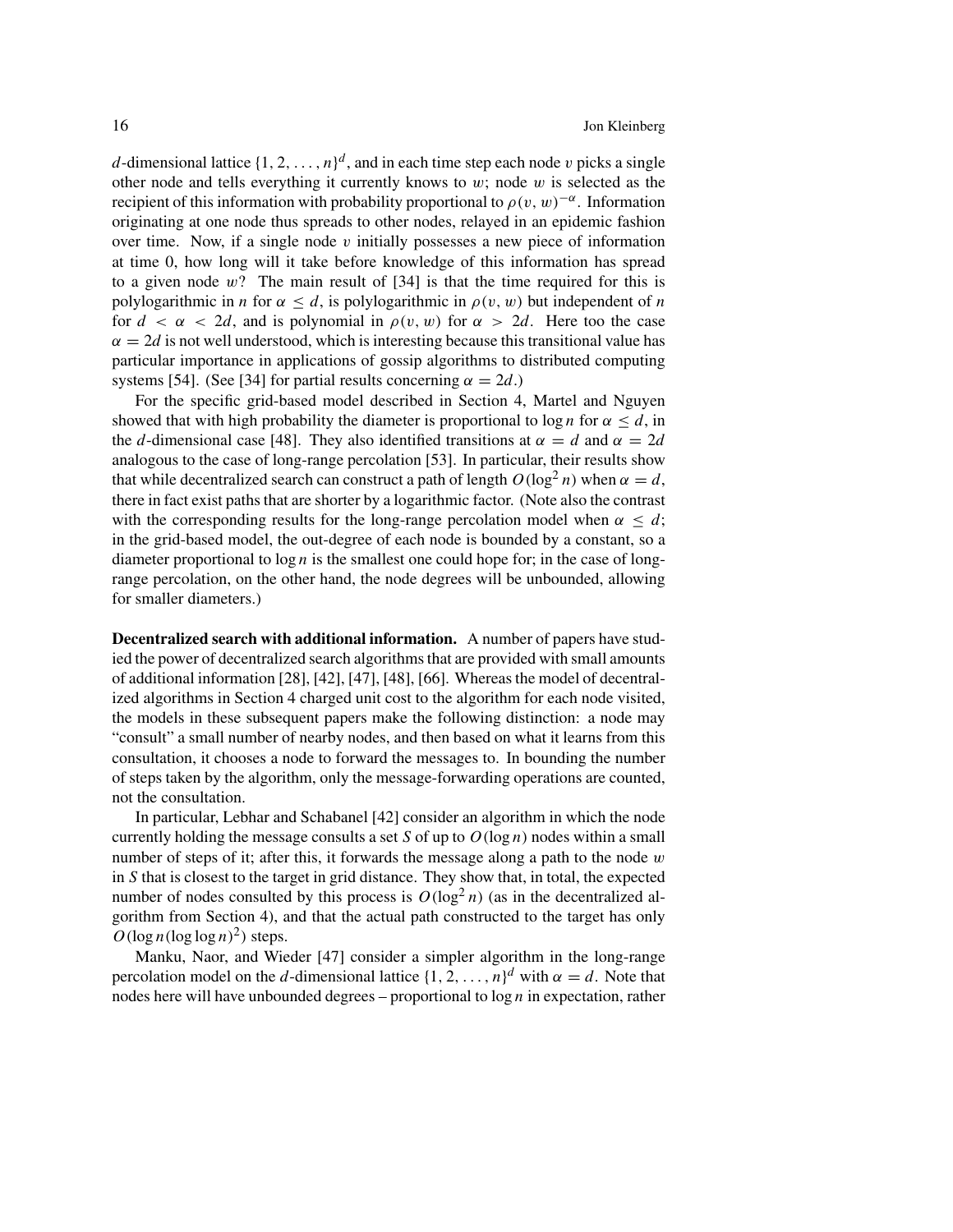than constant as in the grid-based model. Manku et al. analyze a *neighbor-of-neighbor* search algorithm in which the current message-holder  $v$  consults each of its neighbors to learn the set S of all of *their* neighbors; v then forwards the message along the twostep path to the node in S that lies closest to the target. They show that with high probability, this algorithm produces a path to the target of at most  $O(\log n / \log \log n)$ steps, matching the bound of Coppersmith et al. [20] on the diameter of this network. Moreover, they show that the basic greedy algorithm, which simply forwards the message to the neighbor closest to the target, requires an expected number of steps proportional to  $\log n$  to reach the target. Thus, one step of lookahead provides an asymptotic improvement in delivery time; and since one step of lookahead yields path lengths matching the diameter, additional lookahead does not offer any further asymptotic improvements.

Thus, the results of Manku et al. provide a rather sharp characterization of the power of lookahead in the long-range percolation model at the exponent  $\alpha = d$  that allows for efficient decentralized search; determining a similarly precise delineation on the power of lookahead in the grid-based model (extending the aforementioned results of Lebhar and Schabanel) is an interesting open question.

**Small-world networks built on arbitrary underlying graphs.** The results in Section 5 describe various methods for constructing searchable networks based on underlying structures other than  $d$ -dimensional grids. In several recent papers, a number of further structures have been proposed as "scaffolds" for small-world networks [9], [27], [31], [53], [59].

In principle, one can consider adding long-range edges to any underlying graph  $G$ ; Fraigniaud  $[27]$  asks whether any G can be converted through such a process into a network that is efficiently searchable by a greedy algorithm. Specifically, suppose we choose a distribution over long-range contacts for each node of  $G$ , and we use this to generate a random graph  $G'$  by adding a single long-range edge out of each node of G. We then consider the natural greedy algorithm for forwarding the message to a target t: the current message-holder passes the message to a neighbor that has the shortest path to the target as measured in  $G$  (not in  $G'$ ). Is it the case that for every graph G, there is a distribution over long-range contacts such that this algorithm has a delivery time that is polylogarithmic in  $n$ ?

This question is open in general; note that the challenge in resolving it comes from the fact that a single choice of distribution per node must work (in expectation) over any possible destination, and that even if the graph  $G'$  has nicely-structured short paths, the search algorithm is constrained to behave "greedily" in the original graph G. Fraigniaud answers the question in the affirmative for graphs of bounded tree-width as well as graphs in which there is no induced cycle of greater than a fixed length [27]; he also discusses some respects in which such underlying graphs are qualitatively consistent with observed properties of social networks. Duchon et al. answer the question in the affirmative for graphs satisfying a certain "bounded growth rate" property [24].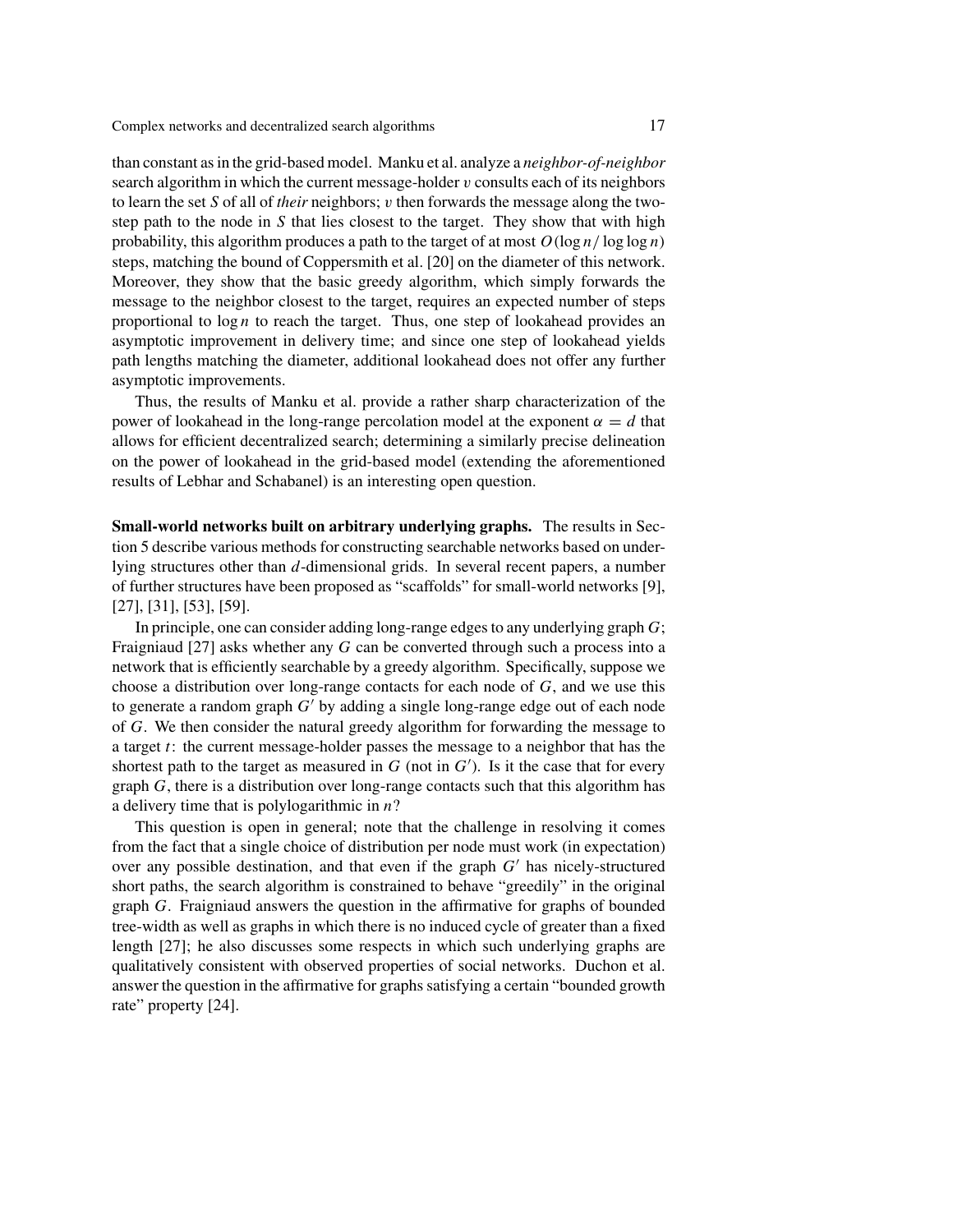Slivkins [59] considers a different setting, in which nodes are embedded in an underlying metric space. He shows that if the metric is *doubling*, in the sense that every ball can be covered by a constant number of balls of half the radius (see e.g. [7], [30]), then there is a model such that each node generates a polylogarithmic number of long-range contacts from specified distributions, and a decentralized algorithm is then able to achieve a polylogarithmic delivery time. (Some of the logarithmic dependence here is on the *aspect ratio* of the metric – the ratio of the largest to the smallest distance – but it is possible to avoid this dependence in the bound on the delivery time. See [59] for further details on this issue.)

Finally, other work has studied search algorithms that exploit differences in node degrees. There are indications that people navigating social structures, in settings such as small-world experiments, take into account the fact that certain of their acquaintances simply know a large number of people [22]. Similarly, in peer-to-peer networks, it is also the case that certain nodes have an unusually large number of neighbors, and may thus be more useful in helping to forward queries. Adamic et al. [2] formalize these considerations by studying a random graph model in which high-degree nodes are relatively abundant, and decentralized search algorithms only have access to information about degrees of neighboring nodes, not to any embedding of the graph (spatial or otherwise). Through simulation, they find that for certain models, knowledge of degrees provides an improvement in search performance.

Simsek and Jensen [58] consider a model which combines spatial embedding with variable node degrees. Specifically, they study a variant of the grid-based model from Section 4 in which nodes have widely varying degrees, and a decentralized algorithm has access both to the locations of its neighbors and to their degrees. Through simulation, they find that a heuristic taking both these factors into account can perform more efficiently than decentralized algorithms using only one of these sources of information. Finding the optimal way to combine location and degree information in decentralized search, and understanding the range of networks that are searchable under such optimal strategies, is an interesting direction for further research.

## **8. Conclusion**

We have followed a particular strand of research running through the topic of complex networks, concerned with short paths and the ability of decentralized algorithms to find them. As suggested initially, the sequence of ideas here is characteristic of the flavor of research in this area: an experiment in the social sciences that highlights a fundamental and non-obvious property of networks (efficient searchability, in this case); a sequence of random graph models and accompanying analysis that seeks to capture this notion in a simple and stylized form; a set of measurements on large-scale network data that parallels the properties of the models, in some cases to a surprising extent; and a range of connections to further results and questions in algorithms, graph theory, and discrete probability.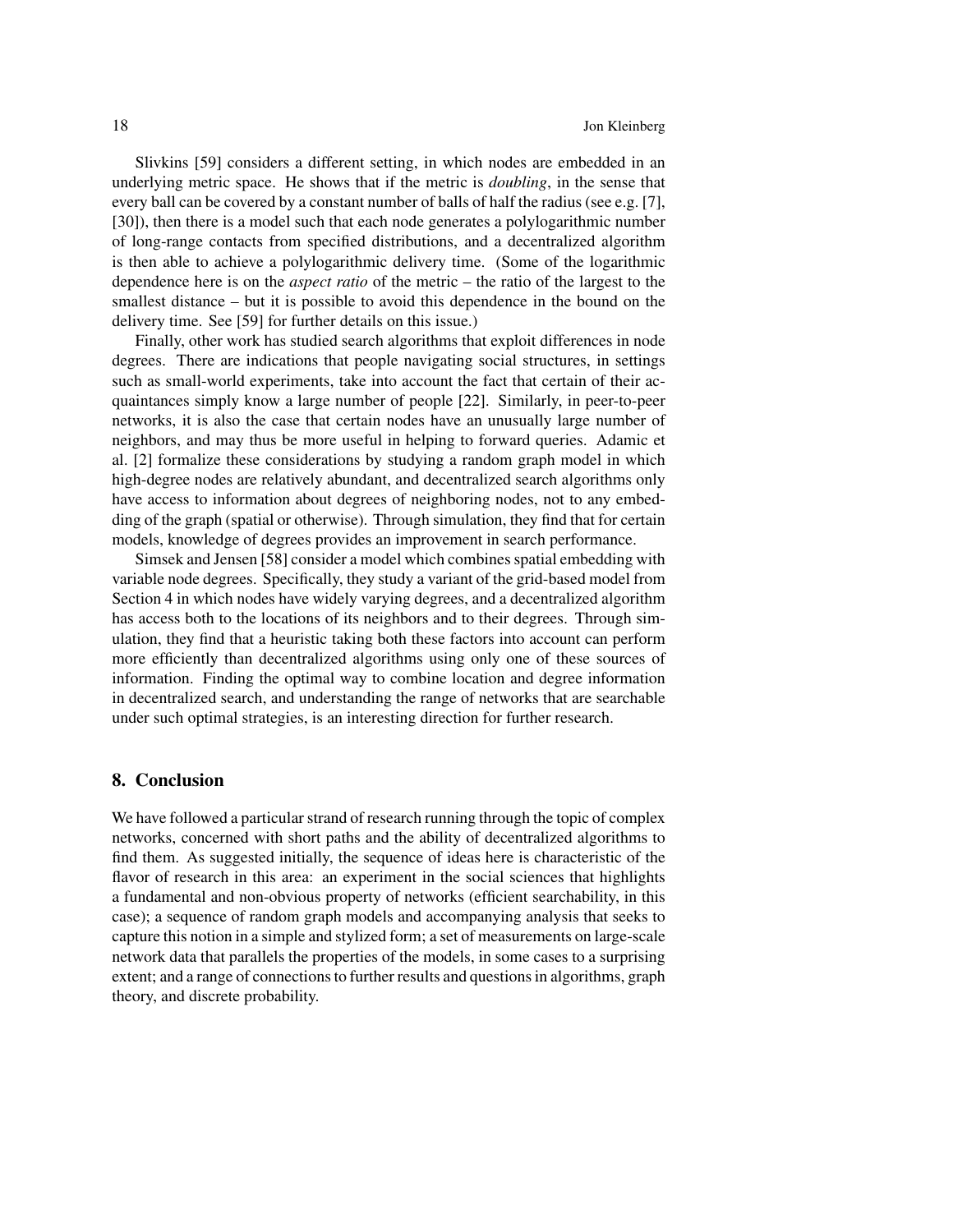To indicate some of the further directions in which research on this topic could proceed, we conclude with a list of open questions and issues related to small-world networks and decentralized search. Some of these questions have already come up implicitly in the discussion thus far, so one goal of this list is to collect a number of these questions in a single place. Other questions here, however, bring in issues that reach beyond the context of the earlier sections. And as with any list of open questions, we must mention a few caveats: the questions here take different forms, since some are concretely specified while other are more designed to suggest problems in need of a precise formulation; the questions are not independent, in that the answer to one might well suggest ways of approaching others; and several of the questions may well become more interesting if the underlying model or formulation is slightly varied or tweaked.

**1. Variation in node degrees.** As we discussed at the end of the previous section, decentralized search in models that combine wide variation in node degrees with some kind of spatial embedding is an interesting issue that is not well understood. Simsek and Jensen's study [58] of this issue left open the question of proving bounds on the efficiency of decentralized algorithms. For example, consider the d-dimensional grid-based model with exponent  $\alpha$ , and suppose that rather than constructing a fixed number of long-range contacts for each node, we draw the number of long-range contacts for each node  $v$  independently from a given probability distribution. To be concrete, we could consider a distribution in which one selects  $k$  long-range contacts with probability proportional to  $k^{-\delta}$  for a constant  $\delta$ .

We now have a family of grid-based models parameterized by  $\alpha$  and  $\delta$ , and we can study the performance of decentralized search algorithms that know not only the longrange contacts out of the current node, but also the degrees of the neighboring nodes. Decentralized selection of a neighbor for forwarding the message has a stochastic optimization aspect here, balancing the goal of forwarding to a node close to the target with the goal of forwarding to a high-degree node. We can now ask the general question of how the delivery time of decentralized algorithms varies in both  $\alpha$  and  $\delta$ . Note that it is quite possible this question becomes more interesting if we vary the model so that long-range links are undirected; this way, a node with a large degree is both easy to find and also very useful once it is found. (In a directed version, a node with large out-degree may be relatively useless simply because it has low in-degree and so is unlikely to be found.)

**2. The case of**  $\alpha = 2d$ **.** In both the grid-based model and the related long-range percolation models, very little is known about the diameter of the graph when  $\alpha$  is equal to twice the dimension. (It appears that a similar question arises in other versions of the group-based models from Section 5, when nodes form links with probability inversely proportional to the square of the size of the smallest group containing both of them.) Resolving the behavior of the diameter would shed light on this transitional point, which lies at the juncture between "small worlds" and "large worlds." This open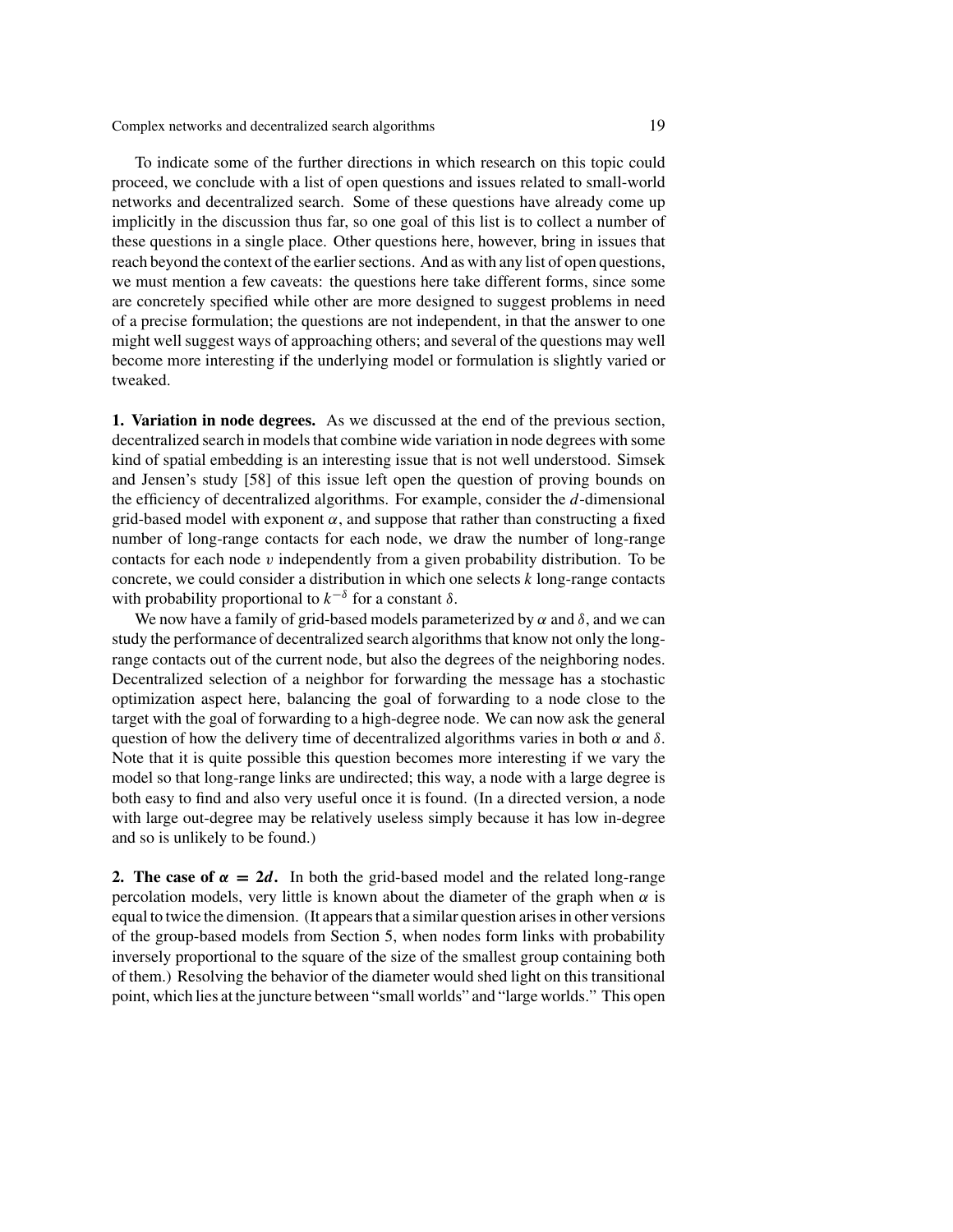question also manifests itself in the gossip problem discussed in Section 7, where we noted that the transitional value  $\alpha = 2d$  arises in distributed computing applications (see the discussion in [34], [54]).

**3. Paths of logarithmic length.** It would be interesting to know whether there is a decentralized algorithm in the  $d$ -dimensional grid-based model, at the "searchable exponent"  $\alpha = d$ , that could construct paths of length  $O(log n)$  while visiting only a polylogarithmic number of nodes. This would improve the result of Lebhar and Schabanel [42] to an asymptotically tight bound on path length.

**4. Small-world networks with an arbitrary base graph.** It would also be interesting to resolve the open problem of Fraigniaud [27] described in Section 7, formalizing the question of whether any graph can be turned into an efficiently searchable small world by appropriately adding long-range links<sup>1</sup>.

**5. Extending the group-based model.** Theorem 5.2 on the group-based model contained a positive result generalizing the ones for grids and hierarchies, and it contained a general negative result for the case when long-range connection were "too long-range" (i.e. with exponent  $\gamma$  < 1). However, it does not fully generalize the results for grids and hierarchies, because there are set systems satisfying conditions (i), (ii), and (iii) of the theorem for which efficient decentralized search is possible even for exponents  $\gamma > 1$ . It would be interesting to find a variation on these three properties that still generalizes grids and hierarchies in a natural way, and for which  $\gamma = 1$  is the unique exponent at which efficient decentralized search is possible.

**6. Multiple hierarchies.** Obtaining provable bounds for decentralized search in the "multiple hierarchies" model ofWatts, Dodds, and Newman [63] is also an open question. Such results could form an interesting parallel with the findings they discovered through simulation. With some small modifications to the model of Watts et al., one can cast it in the group-based model of Section 5, and so it is entirely possible that progress on this question and the previous could be closely connected.

**7. The evolution of searchable networks.** The remaining questions have a more general flavor, where much of the challenge is the formalization of the underlying issue. To begin with, the current models supporting efficient decentralized search are essentially *static*, in that they describe how the underlying network is organized without suggesting how it might have evolved into this state. What kinds of growth processes or selective pressures might exist to cause networks to become more efficiently searchable? Interesting network evolution models addressing this question have been proposed by Clauset and Moore [19] and by Sandberg [56], both based on feedback mechanisms by which nodes repeatedly perform decentralized searches and

<sup>&</sup>lt;sup>1</sup>Note added in proof: Fraigniaud, Lebhar, and Lotker have very recently announced a negative resolution of this question, constructing a family of graphs that cannot be turned into efficiently searchable small worlds by this process.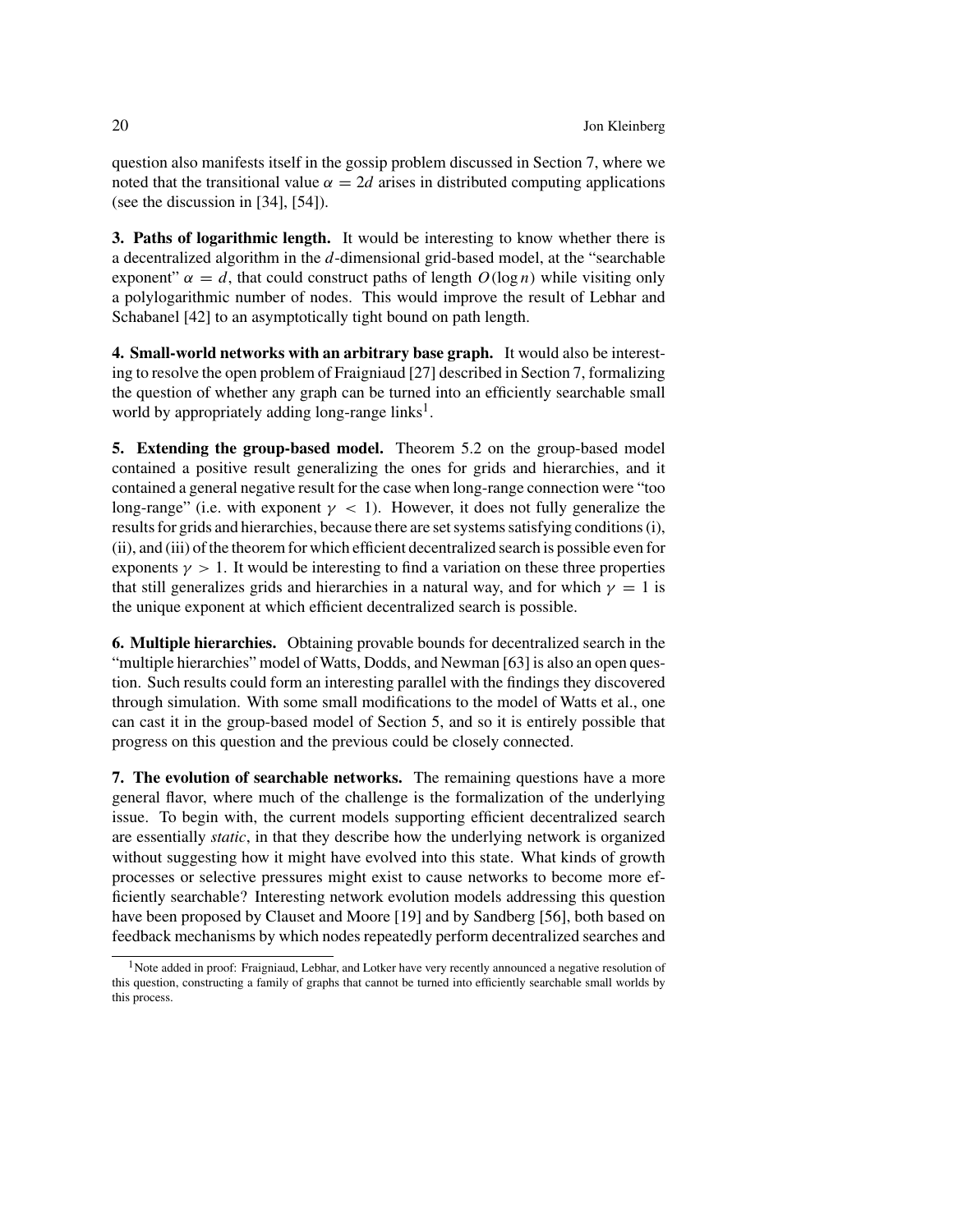in the process partially "rewire" the network. Obtaining provable guarantees for these models, or variations on them, is an open question. A number of peer-to-peer filesharing systems include similar feedback mechanisms, achieving good performance in practice. Freenet [18] is a good example of such a system, and the relationship of its feedback mechanism to the evolution of small-world networks is studied by Zhang et al. [67].

Game theory may provide another promising set of techniques for studying the evolution of small-world networks. A growing body of recent work has considered game-theoretic models of network formation, in which agents controlling nodes and edges interact strategically to construct a graph – the basic question is to understand what types of structures emerge when each agent is motivated by self-interest. For surveys of this area, see [5], [33], [65]. In the present case, it would be interesting to understand whether there are ways to define incentives such that the collective outcome of self-interested behavior would be a searchable small-world network.

**8. Decentralized search in the presence of incentives.** Game-theoretic notions can provide insight not just into the growth of a network, but also into the processes that operate on it. A topic of interest in peer-to-peer systems, as well as in the design of on-line communities, is the way in which the incentives offered to the members of the system influence the extent to which they are willing to forward queries and information. In the case of decentralized search, suppose that there is some utility associated with routing the message from the starting node to the target, and intermediate nodes behave strategically, demanding compensation for their participation in the construction of the path. How do results on decentralized path formation change when such behavior is incorporated into the model?

In [40], this question is made precise in a setting where the underlying network is a random tree, constructed via a branching process. It would be interesting to consider analogous issues in richer classes of networks.

**9. Reconstruction.** The networks we have considered here have all been embedded in some underlying "reference frame" – grids, hierarchies, or set systems – and most of our analysis has been predicated on a model in which the network is presented together with this embedding. This makes sense in many contexts; recall, for example, the discussion from Section 6 of network data explicitly embedded in Web topic directories [49], corporate hierarchies [1], or the geography of the U.S. [43]. In some cases, however, we may be presented with just the network itself, and the goal is to determine whether it has a natural embedding into a spatial or hierarchical structure, and to recover this embedding if it exists. For example, we may have data on communication within an organization, and the goal is to reconstruct the hierarchical structure under the assumption that the frequency of communication decreases according to a hierarchical model – or to reconstruct the positions of the nodes under the assumption that the frequency of communication decreases with distance according to a grid-based or rank-based model.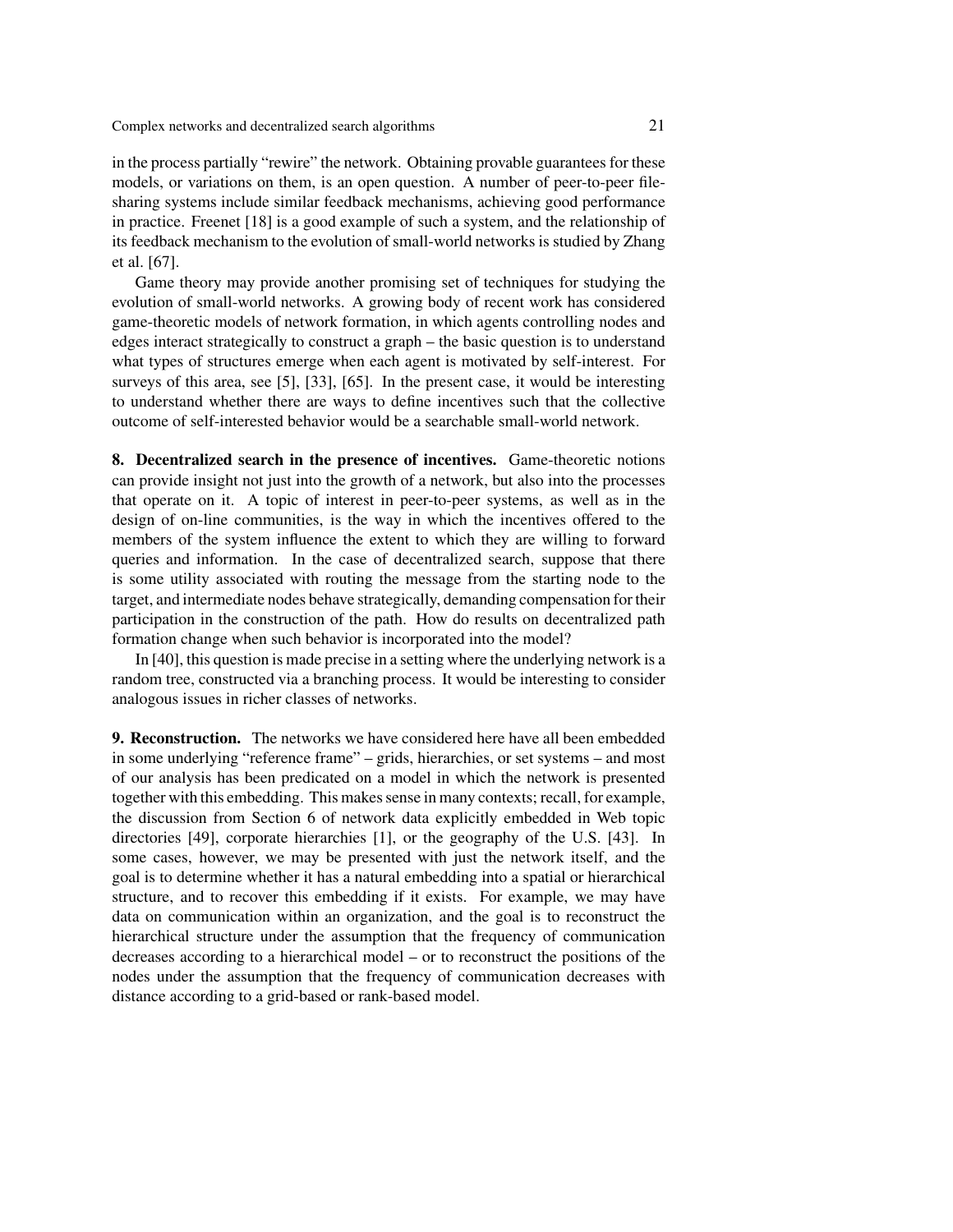One can formulate many specific questions of this flavor. For example, given a network known to be generated by the grid-based model with a given exponent  $\alpha$ , can we approximately reconstruct the positions of the nodes on the grid? What if we are not told the exponent? Can we determine whether a given network was more likely to have been generated from a grid-based model with exponent  $\alpha$  or  $\alpha$ <sup>'</sup>? Or what if there are multiple long-range contacts per node, and we are only shown the long-range edges, not the local edges? A parallel set of questions can be asked for the hierarchical model.

Questions of this type have been considered by Sandberg [55], who reports on the results of computational experiments but leaves open the problem of obtaining provable guarantees. Benjamini and Berger [11] pose related questions, including the problem of reconstructing the dimension  $d$  of the underlying lattice when presented with a graph generated by long-range percolation on a finite piece of  $\mathbb{Z}^d$ .

**10. Comparing network datasets.** As we saw earlier, the models proposed in Sections 4 and 5 suggest a general perspective from which to analyze network datasets, by studying the way in which the density of links decays with increasing distance or increasing group size (e.g.  $[1]$ ,  $[43]$ ). One could naturally use this style of analysis to compare related network datasets – for example taking the patterns of communication within  $k$  different organizations (as Adamic and Adar did for the corporate lab they studied), and determining exponents  $\gamma_1, \gamma_2, \ldots, \gamma_k$  for each such that the probability of a link between individuals v and w in a group of size g scales approximately as  $g^{-\gamma_i}$ in the  $i<sup>th</sup>$  organization. Differences among these exponents would suggest structural differences between the organizations at a global level – communication in some is more long-range, while in others it is more clustered at the low levels of the hierarchy. It would be interesting to understand whether these differences in turn were naturally reflected in other aspects of the organizations' behavior and performance.

More generally, large-scale social, technological, and information networks are sufficiently complex objects that the guiding principles provided by simple models seem crucial for our understanding of them. The perspective suggested here has offered one such collection of principles, highlighting in particular the ways in which these networks are intertwined with the spatial and organizational structures that they inhabit. One can hope that as we gather an increasing range of different perspectives, our understanding of complex networks will continue to deepen into a rich and informative theory.

## **References**

- [1] Adamic, L., Adar, E., How to search a social network. *Social Networks* **27** (3) (2005), 187–203.
- [2] Adamic, L. A., Lukose, R. M., Puniyani, A. R., Huberman, B. A., Search in Power-Law Networks. *Phys. Rev. E* **64** (2001), 46135–46143.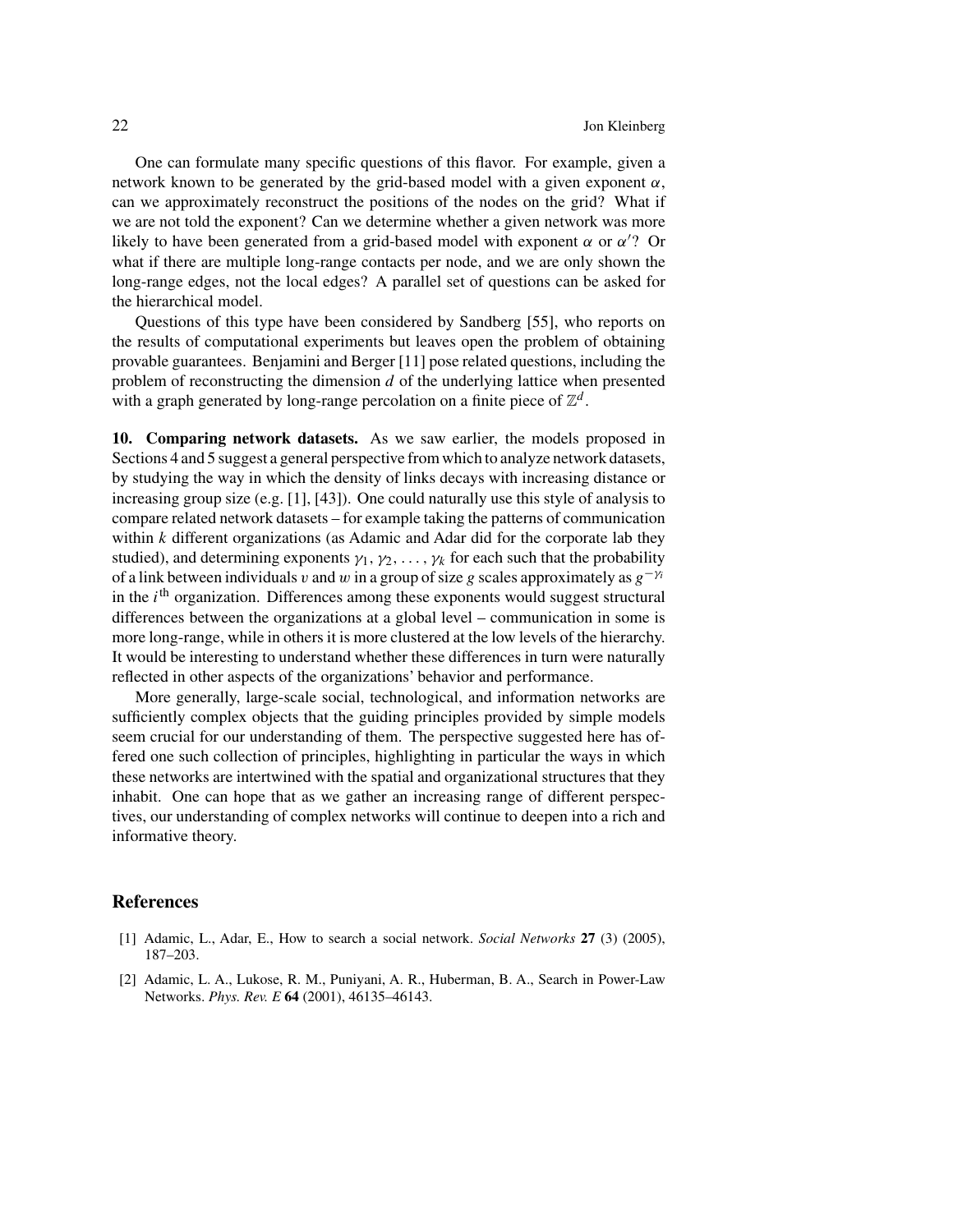- [3] Aizenman, M., Newman, C. M., Discontinuity of the Percolation Density in One-Dimensional  $1/|x - y|^2$  Percolation Models. *Comm. Math. Phys.* **107** (1986), 611–647.
- [4] Albert, R., Barabási, A.-L., Statistical mechanics of complex networks. *Rev. Modern Phys.* **74** (2002), 47–97.
- [5] Anshelevich, E., Network Design and Management with Strategic Agents. Ph.D. thesis, Cornell University, 2005.
- [6] Aspnes, J., Shah, G., Distributed data structures for P2P systems. In *Theoretical and Algorithmic Aspects of Sensor, Ad Hoc Wireless and Peer-to-Peer Networks* (ed. by Jie Wu, ed.), CRC Press, Boca Raton, FL, 2005, 685–700.
- [7] Assouad, P., Plongements lipschitziens dans  $\mathbb{R}^n$ . *Bull. Soc. Math. France* 111 (1983), 429–448.
- [8] Barabási, A.-L., *Linked: the new science of networks.* Perseus, Cambridge, Mass., 2002.
- [9] Barrière, L., Fraigniaud, P., Kranakis, E., Krizanc, D., Efficient Routing in Networks with Long Range Contacts. In *Distributed Computing*, Lecture Notes in Comput. Sci. 2180, Springer-Verlag, Berlin 2001, 270–284.
- [10] Ben-Naim, Eli, Frauenfelder, Hans, Toroczkai, Zoltan (eds.), *Complex Networks*. Lecture Notes in Phys. 650, Springer-Verlag, Berlin 2004.
- [11] Benjamini, I., Berger, N., The diameter of long-range percolation clusters on finite cycles. *Random Structures Algorithms* **19** (2001), 102–111.
- [12] Benjamini, I., Kesten, H., Peres,Y., Schramm, O., Geometry of the uniform spanning forest: transitions in dimensions 4, 8, 12,... . *Ann. of Math.* (2) **160** (2004), 465–491.
- [13] Biskup, M., On the scaling of the chemical distance in long range percolation models. *Ann. Probab.* **32** (2004), 2938–2977.
- [14] Bollobás, B., *Random Graphs.* 2nd edition, Cambridge Stud. Adv. Math. 73, Cambridge University Press, Cambridge 2001.
- [15] Bollobás, B., Mathematical results on scale-free random graphs. In *Handbook of Graphs and Networks* (ed. by S. Bornholdt, H. G. Schuster), Wiley/VCH, Weinheim 2003, 1–34.
- [16] Bollobás, B., Chung, F. R. K., The diameter of a cycle plus a random matching. *SIAM J. Discrete Math.* **1** (1988), 328–333.
- [17] Bollobás, B., de la Vega, W. F., The diameter of random regular graphs. *Combinatorica* **2** (1982), 125–134.
- [18] Clarke, I., Sandberg, O., Wiley, B., Hong, T. W., Freenet: A Distributed Anonymous Information Storage and Retrieval System. In *Designing Privacy Enhancing Technologies*, Lecture Notes in Comput. Sci. 2009, Springer-Verlag, Berlin 2001, 46–66
- [19] Clauset, A., Moore, C., How Do Networks Become Navigable? Preprint, 2003; arxiv.org, cond-mat/0309415.
- [20] Coppersmith, D., Gamarnik, D., Sviridenko, M., The diameter of a long-range percolation graph. *Random Structures Algorithms* **21** (2002), 1–13.
- [21] Demers,A., Greene, D., Hauser, C., Irish,W., Larson, J., Shenker, S., Sturgis, H., Swinehart, D., and Terry, D., Epidemic algorithms for replicated database maintenance. *ACM SIGOPS Operating Systems Review* **22** (1) (1988), 8–32.
- [22] Dodds, P., Muhamad, R., Watts, D. J., An Experimental Study of Search in Global Social Networks. *Science* **301** (2003), 827.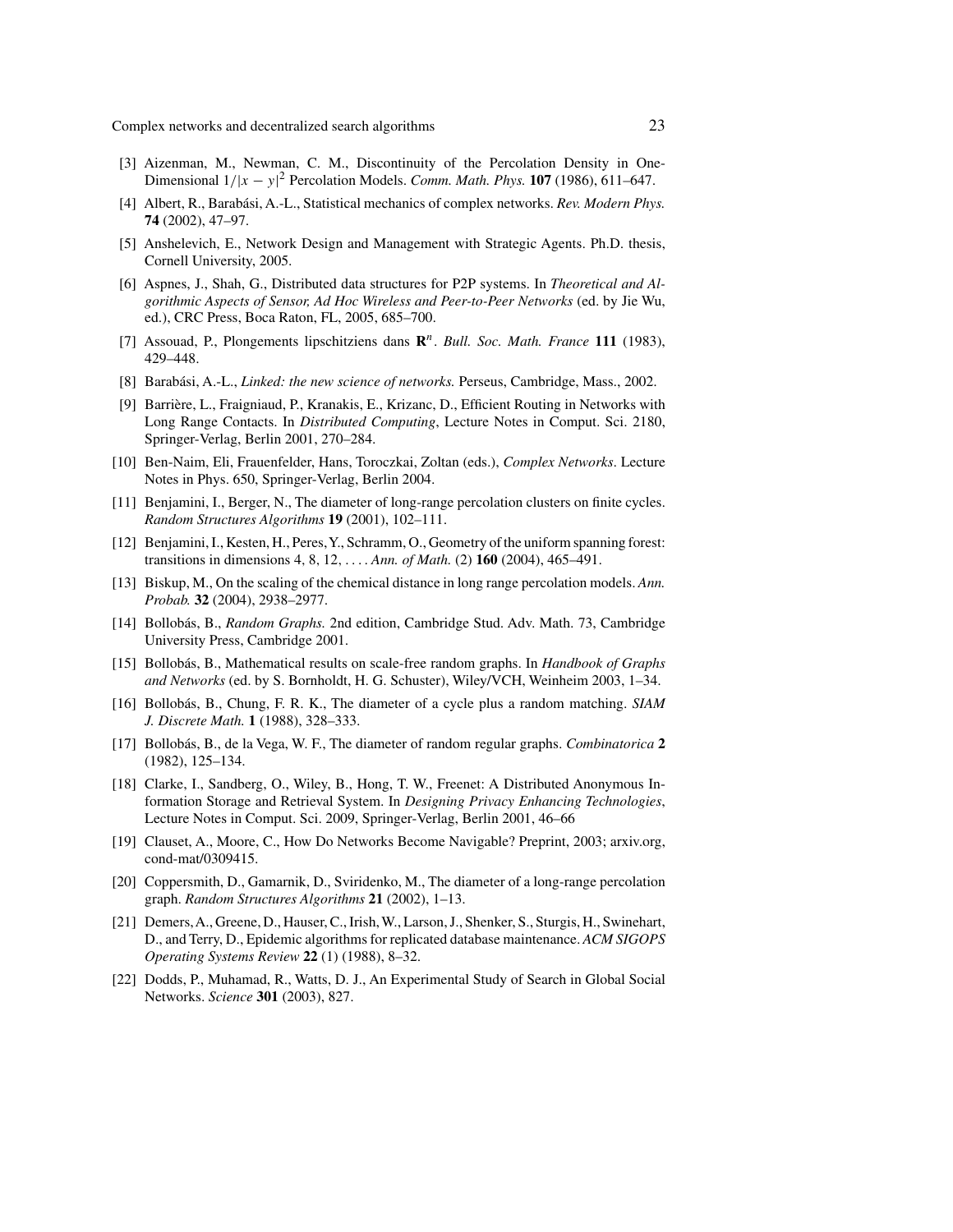- [23] Dorogovtsev, S. N., Mendes, J. F. F., *Evolution of Networks: from biological networks to the Internet and WWW*. Oxford University Press, New York 2003.
- [24] Duchon, P., Hanusse, N., Lebhar, E., Schabanel, N., Could any graph be turned into a small world? *Theoret. Comput. Sci.*, to appear.
- [25] Durrett, R., *Random Graph Dynamics.* Cambridge University Press, Cambridge 2006.
- [26] Erdös, P., and Rényi, A., On the Evolution of Random Graphs. *Magyar Tud. Akad. Mat. Kutató Int. Közl.* **5** (1960), 17–61.
- [27] Fraigniaud, P., A New Perspective on the Small-World Phenomenon: Greedy Routing in Tree-Decomposed Graphs. In *Proceedings of the 13th Annual European Symposium on Algorithms* (*ESA*), 2005.
- [28] Fraigniaud, P., Gavoille, C., and Paul, C., Eclecticism shrinks even small worlds. In *Proceedings of the 23rd Annual Symposium on Principles of Distributed Computing*, ACM Press, New York 2004, 169–178.
- [29] Guare, J., *Six Degrees of Separation: A Play.* Vintage Books, New York 1990.
- [30] Gupta,A., Krauthgamer, R., and Lee, J. R., Bounded geometries, fractals, and low-distortion embeddings. In *Proceedings of the 44th IEEE Symposium on Foundations of Computer Science*, IEEE Comput. Soc. Press, Los Alamitos, CA, 2003, 534–543.
- [31] Higham, D., Greedy Pathlengths and Small World Graphs. University of Strathclyde Mathematics Research Report 08, 2002.
- [32] Hong, T., Performance. In *Peer-to-Peer: Harnessing the Power of Disruptive Technologies* (ed. by A. Oram), O'Reilly and Associates, Sebastopol, CA, 2001, 203–241.
- [33] Jackson, M., A Survey of Models of Network Formation: Stability and Efficiency. In *Group Formation in Economics; Networks, Clubs and Coalitions* (ed. by G. Demange and M. Wooders), Cambridge University Press, Cambridge 2004, 11–57.
- [34] Kempe, D., Kleinberg, J., Demers, A., Spatial Gossip and Resource Location Protocols. In *Proceedings of the 33rd Annual Symposium on Theory of Computing*, ACM Press, New York 2001, 163–172.
- [35] Killworth, P., and Bernard, H., Reverse small world experiment. *Social Networks* **1** (1978), 159–192.
- [36] Kleinberg, J., Navigation in a Small World. *Nature* **406** (2000), 845.
- [37] Kleinberg, J., The small-world phenomenon: An algorithmic perspective. In *Proceedings of the 32nd Annual Symposium on Theory of Computing*, ACM Press, New York 2000, 163–170.
- [38] Kleinberg, J., Small-World Phenomena and the Dynamics of Information. In *Advances in Neural Information Processing Systems* (*NIPS*) **14** (2001), 431–438.
- [39] Kleinberg, J., Lawrence, S., The Structure of the Web. *Science* **294** (2001), 1849–1850.
- [40] Kleinberg, J., Raghavan, P., Query Incentive Networks. In *Proceedings of the 46th IEEE Symposium on Foundations of Computer Science*, IEEE Comput. Soc. Press, Los Alamitos, CA, 2005.
- [41] Kleinfeld, J., Could it be a Big World After All? The 'Six Degrees of Separation' Myth. *Society*, April 2002.
- [42] Lebhar, E., Schabanel, N., Almost optimal decentralized routing in long-range contact networks. In *Proceedings of the International Colloquium on Automata, Languages, and Programming* (*ICALP*), 2004.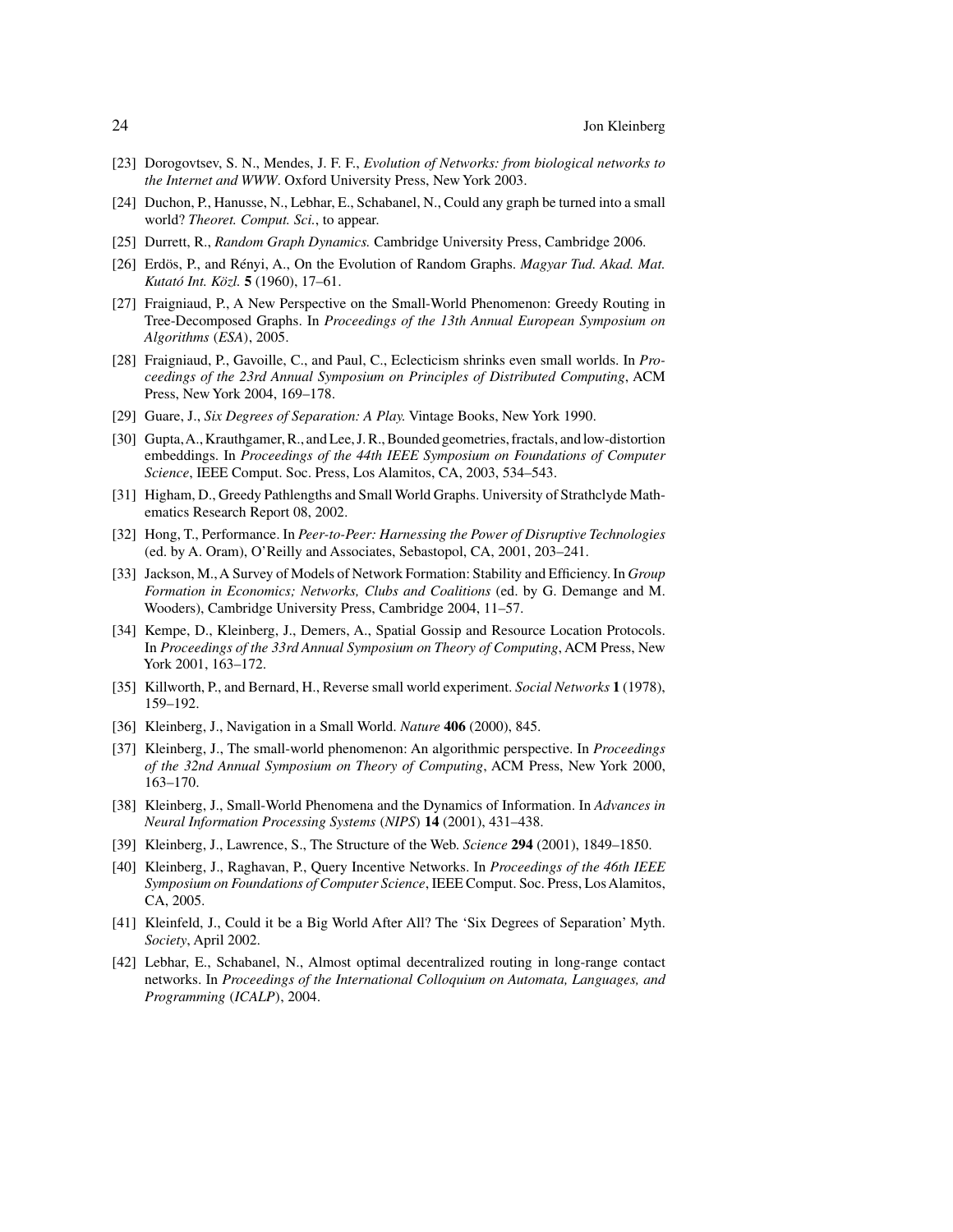- [43] Liben-Nowell, D., Novak, J., Kumar, R., Raghavan, P., Tomkins, A., Geographic routing in social networks. *Proc. Natl. Acad. Sci. USA* **102** (2005), 11623–11628.
- [44] Lua, E.-K., Crowcroft, J., Pias, M., Sharma, R., and Lim, S., A Survey and Comparison of Peer-to-Peer Overlay Network Schemes. *IEEE Communications Surveys and Tutorials* **7** (2005), 72–93.
- [45] Malkhi, D., Naor, M., Ratajczak, D., Viceroy: a scalable and dynamic emulation of the butterfly. In *Proceedings of the 21st Annual Symposium on Principles of Distributed Computing*, ACM Press, New York 2002, 183–192.
- [46] Manku, G. S., Bawa, M., Raghavan, P., Symphony: Distributed hashing in a small world. In *Proceedings of the 4th USENIX Symposium on Internet Technologies and Systems*, USENIX, 2003, 127–140.
- [47] Manku, G., Naor, M., and Wieder, U., Know Thy Neighbor's Neighbor: The Power of Lookahead in Randomized P2P Networks. In *Proceedings of the 36th Annual Symposium on Theory of Computing*, ACM Press, New York 2004, 54–63.
- [48] Martel, C., Nguyen, V., Analyzing Kleinberg's (and other) small-world models. In *Proceedings of the 23rd Annual Symposium on Principles of Distributed Computing*, ACM Press, New York 2004, 179–188.
- [49] Menczer, F., Growing and Navigating the Small World Web by Local Content. *Proc. Natl. Acad. Sci. USA* **99** (22) (2002), 14014–14019.
- [50] Milgram, S., The small world problem. *Psychology Today* **1** (1967), 60–67.
- [51] Newman, C. M., Schulman, L. S., One Dimensional  $1/|j i|^s$  Percolation Models: The Existence of a Transition for  $s \le 2$ . *Comm. Math. Phys.* **104** (1986), 547–571.
- [52] Newman, M. E. J., The structure and function of complex networks. *SIAM Review* **45** (2003), 167–256.
- [53] Nguyen, V., and Martel, C., Analyzing and characterizing small-world graphs. In *Proceedings of the 16th Annual ACM-SIAM Symposium on Discrete Algorithms*, SIAM, Philadelphia, PA, 2005, 311–320.
- [54] van Renesse, R., Birman, K. P., Vogels, W., Astrolabe: A robust and scalable technology for distributed system monitoring, management, and data mining. *ACM Trans. Computer Sys.* **21** (2003), 164–206.
- [55] Sandberg, O., Distributed Routing in Small-World Networks. In *Proceedings of the 8th Workshop on Algorithm Engineering and Experiments*, 2006.
- [56] Sandberg, O., Searching a Small World. Licentiate thesis, Chalmers University, 2005.
- [57] Schulman, L. S., Long-range percolation in one dimension. *J. Phys. A* **16** (17) (1986), L639–L641.
- [58] Simsek, O., and Jensen, D., Decentralized search in networks using homophily and degree disparity. *Proceedings of the 19th International Joint Conference on Artificial Intelligence*, 2005.
- [59] Slivkins, A., Distance Estimation and Object Location via Rings of Neighbors. In *Proceedings of the 24rd Annual Symposium on Principles of Distributed Computing*, ACM Press, New York 2005, 41–50.
- [60] Strogatz, S., Exploring complex networks. *Nature* **410** (2001), 268.
- [61] Travers, J., and Milgram, S.,An experimental study of the small world problem. *Sociometry* **32** (1969), 425–443.